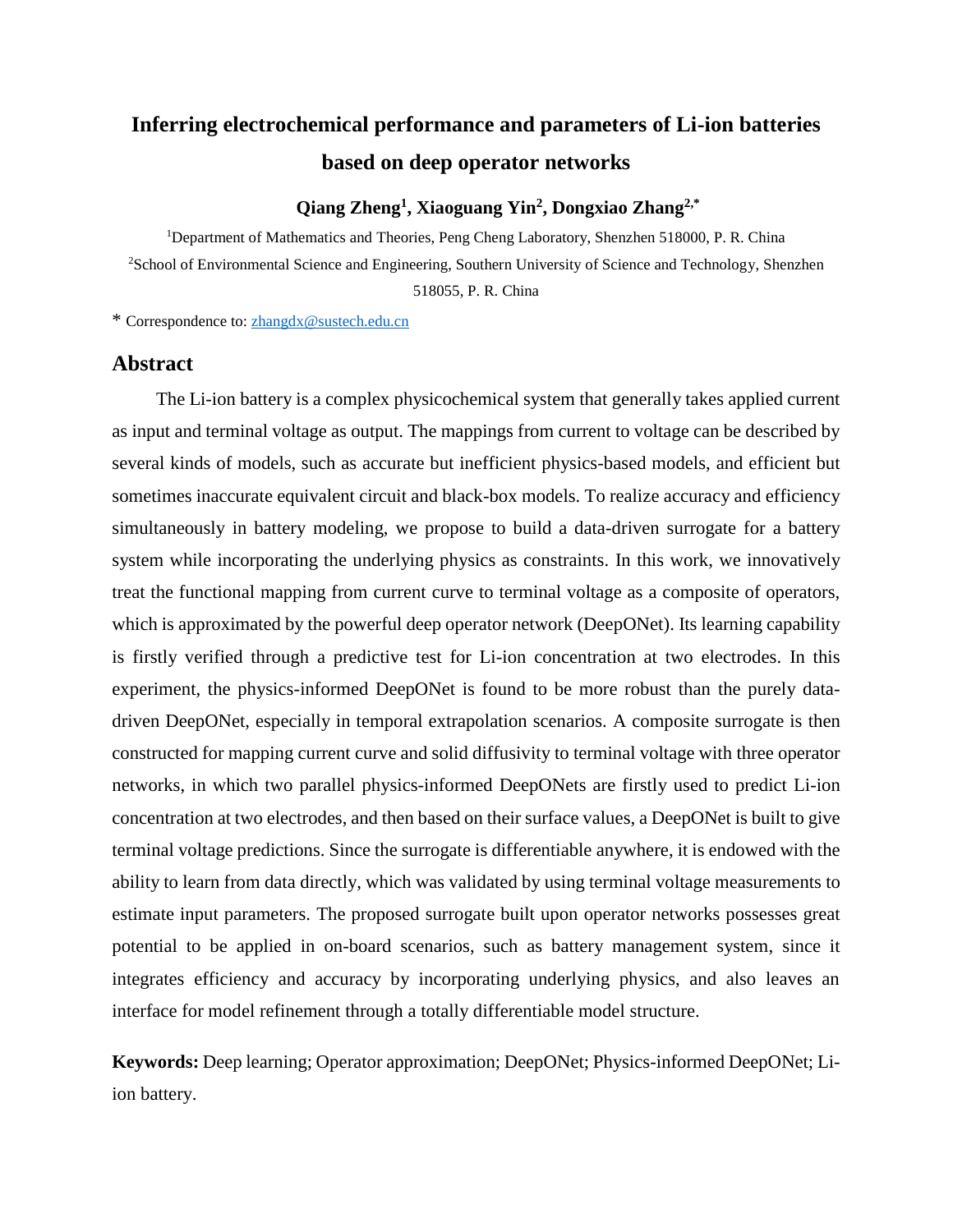## **1. Introduction**

In recent years, increasing numbers of countries and regions globally have promulgated policies to develop and adopt green energy in order to alleviate the crisis from climate change and shortage of fossil fuels. As an energy storage device, Lithium-ion (Li-ion) batteries play an important role in shifting peak load for power systems, and also serve as energy sources for electric vehicles (EVs), since they possess the advantages of high specific energy density, long life, low self-charging rate, and no memory effect [1]. No matter for large energy storage system or battery pack of EVs, a battery management system (BMS) is pivotal to guarantee the safe operation of batteries and full utilization of energy. However, the states used for decisions in BMS are unobservable, e.g., state of charge (SOC) and state of health (SOH), and they need to be connected with observable quantities, e.g., current or voltage, via mathematic models [2].

To describe relationships among different quantities utilized in BMS, several kinds of models are commonly adopted. The models with the highest fidelity are physics-based ones. Most physics-based models originate from the classical pseudo-two-dimensional (P2D) model [3-6], which is built upon porous electrode theory, concentrated solution theory, and Butler-Volmer electrochemical reaction kinetics. Even though the P2D model is based on rigorous theories, solving its coupling systems of partial differential equations (PDEs) is highly CPU-demanding, and inferring a large number of model parameters from measurements is also challenging, which limit its practical applications to BMS. Compared to physics-based models, equivalent circuit models (ECMs) are more efficient since they only describe external characteristics (i.e., current and voltage) of batteries with circuits composed of simple elements, e.g., resistance and capacitance [7]. Therefore, ECMs seem to be more suitable for BMS due to their simple structure and light calculation process [8]. However, due to the lack of physical constraints, ECMs may provide unreliable predictions, which poses a potential risk for battery safety. Besides, analytical models [9,10] and black-box models [11-13] are also used for battery modeling, but they also face the problem of lacking physical insights, even though they are all qualified for efficient evaluation. Therefore, it is required to build a battery model, which is not only fast executable but also physically constrained, for on-board applications in BMS.

Recently, deep learning techniques have been widely used to model complex systems, e.g., hydrology [14,15], biology [16,17], and meteorology [18,19], due to their powerful fitting capabilities, especially in nonlinear and high-dimensional problems. However, deep learning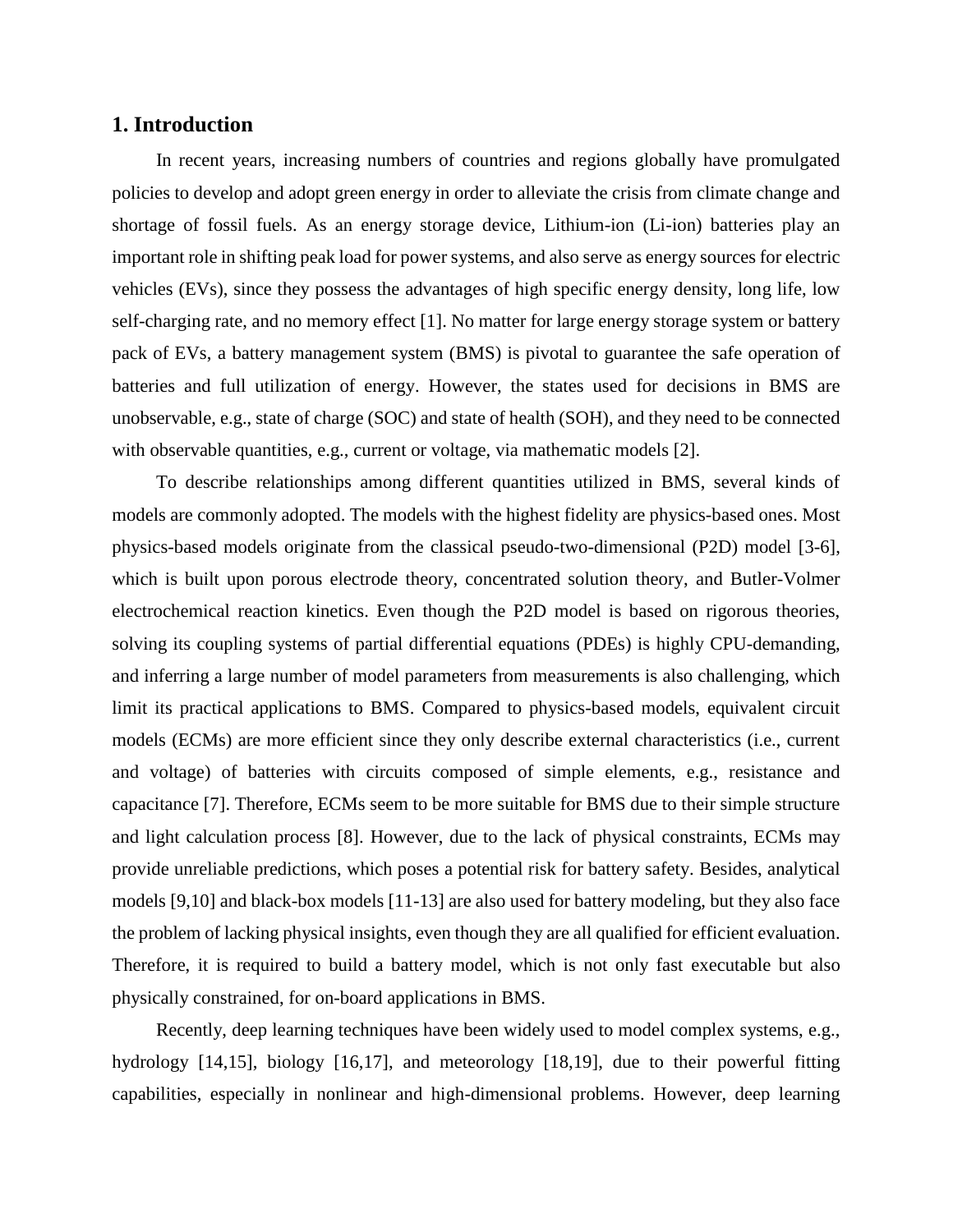methods usually suffer from a shortage of interpretability and robustness of predictions since they adopt purely data-driven workflows. To address this issue, Raissi et al. [20] proposed physicsinformed neural networks (PINNs) to extract information from data and governing equations, which are imposed by automatic differentiation techniques. In such way, the prior information in the form of differential equations can be incorporated by the trained model, whose predictions can thus honor the underlying physics. The proposal of PINNs stimulated the development of scientific machine learning, and contributed to many applications and adaptive improvements in different research domains, e.g., fluid mechanics [21], quantum chemistry [22], material science [23], and geophysics [24]. In the realm of battery modeling, the concept of combining data-driven and physics-based models has attracted more and more attention, with an emphasis on safety management [25], remaining life prediction of batteries [26], etc. More specifically, He et al. [27] proposed a physics-constrained deep neural network to estimate parameters in the zerodimensional model of the vanadium redox flow battery. Li et al. [28] developed a physics-informed data-driven method to estimate internal concentrations and potentials in electrodes and electrolytes.

The successful applications of deep learning to modeling complex systems are based on the universal approximation theorem, which states that neural networks (NNs) can approximate any continuous function, leading to a mapping from one finite-dimensional space to another one [29]. Besides, there is another less known theorem stating that NNs can be used to approximate any continuous nonlinear functional [30] or operator [31]. Unlike function regression, the operator regression aims to build a mapping between two infinite-dimensional function spaces. Based on the universal approximation for operators, Lu et al. [32] designed a novel network architecture, termed the deep operator network (DeepONet), to learn both explicit operators, e.g., integrals and fractional Laplacians, and implicit operators, e.g., deterministic and stochastic differential equations, from data. Compared to normal NNs built for function regression, DeepONet can take advantage of operator regression and allow for modeling the dynamics of complex systems, e.g., Li-ion batteries, corresponding to different boundary and initial conditions without the need for retraining the networks. Since DeepONet works on function spaces, it is important to draw sufficient training samples to guarantee full exploitation of the spaces, which leads to a heavy computational burden. To ease the massive requirements for data, Wang et al. [33] proposed a physics-informed DeepONet by borrowing the idea from PINNs. Owing to explicit incorporation of governing equations, the robustness of model predictions can also be enhanced. Even though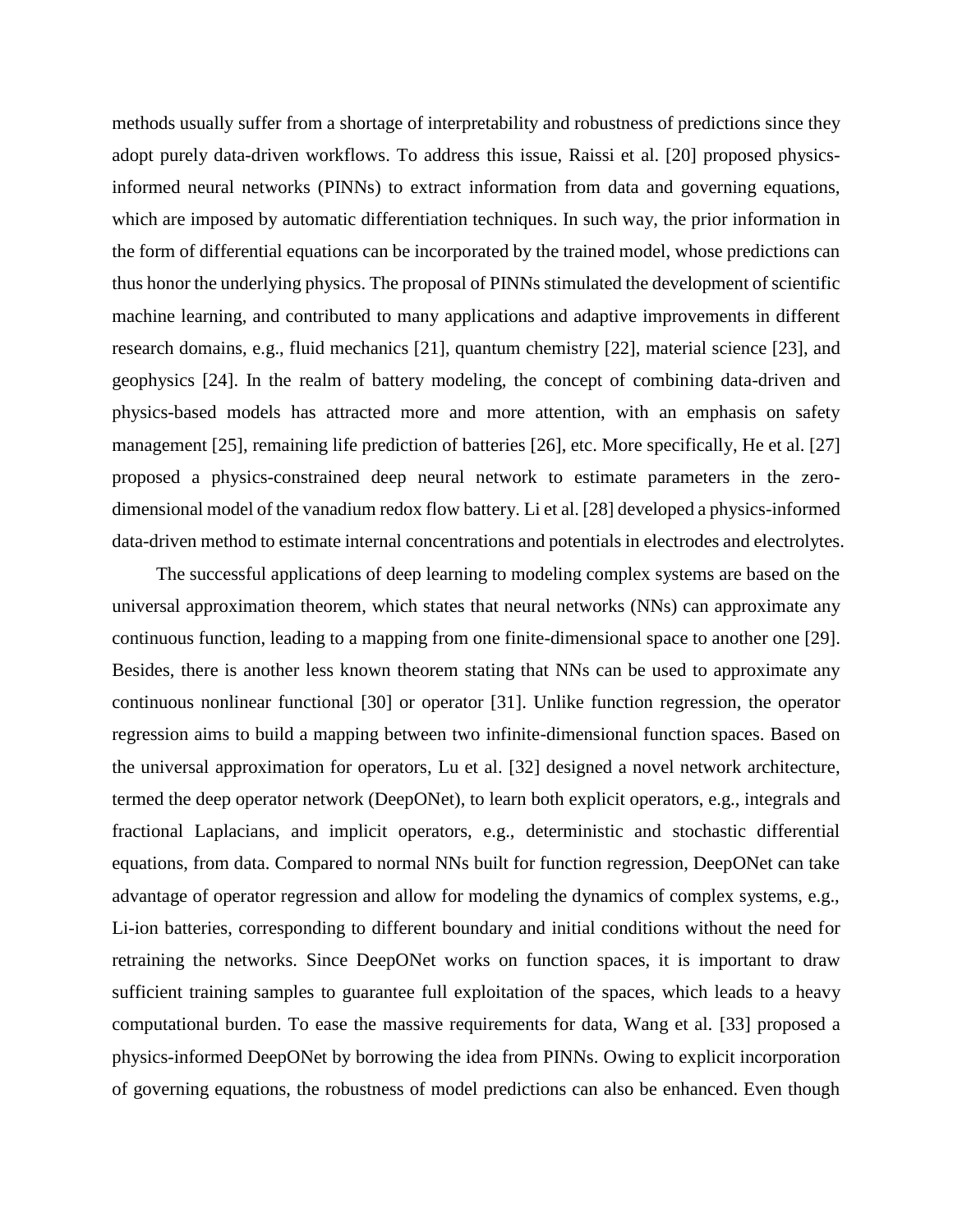DeepONet is expressive and built upon rigorous theorem [31], its application is still in its infancy, and no researches have yet been performed focusing on battery modeling using DeepONet.

Although the governing equations for describing dynamical processes in batteries are complex and highly coupled, the battery can still be viewed as a system with a single input and a single output. The input is applied current, and the output is terminal voltage, both of which are functions. Therefore, given a specific battery system, the mapping from input (i.e., current) to output (i.e., voltage) can be understood as a composite operator, which can be represented in various ways, e.g., a system of PDEs, equivalent circuit, or data-driven models. Different ways for demonstrating the operator correspond to models with different levels of accuracy and efficiency, and achieving optimal balances between them remains challenging when developing battery models.

In this work, we aim to build a physics-informed data-driven battery model that reconciles accuracy and efficiency from the perspective of operator learning. Specifically, we firstly compare the performance of DeepONet and physics-informed DeepONet through an operator learning task. We also construct a composite surrogate composed of several DeepONets for mapping from current curve to terminal voltage while considering a material property, i.e., solid diffusivity in this work. In the composite surrogate, Li-ion concentration in solid electrodes plays the role of the intermediate variable, which determines SOC physically, and its predictive accuracy is improved through incorporating underlying physics. More importantly, the composite surrogate built on operator networks is a totally differentiable surrogate system, which means that the input parameters can be estimated based on voltage measurements via direct optimization. Such efficient workflow for inverse modeling cannot be realized by physics-based models, since they treat physical parameters as determined values and do not allow for learning from data, even though some material parameters may vary with the utilization of batteries and need to be updated in time.

The remainder of this paper proceeds as follows. In Section 2, we firstly introduce the physics-based models for simulating electrochemical performance within the Li-ion battery, and then provide a brief introduction of operator learning methods. Section 3 presents the results of operator learning with prior information from governing equations incorporated, and parameter estimation based on composite operator networks. Finally, conclusions and suggestions for future work are given in Section 4.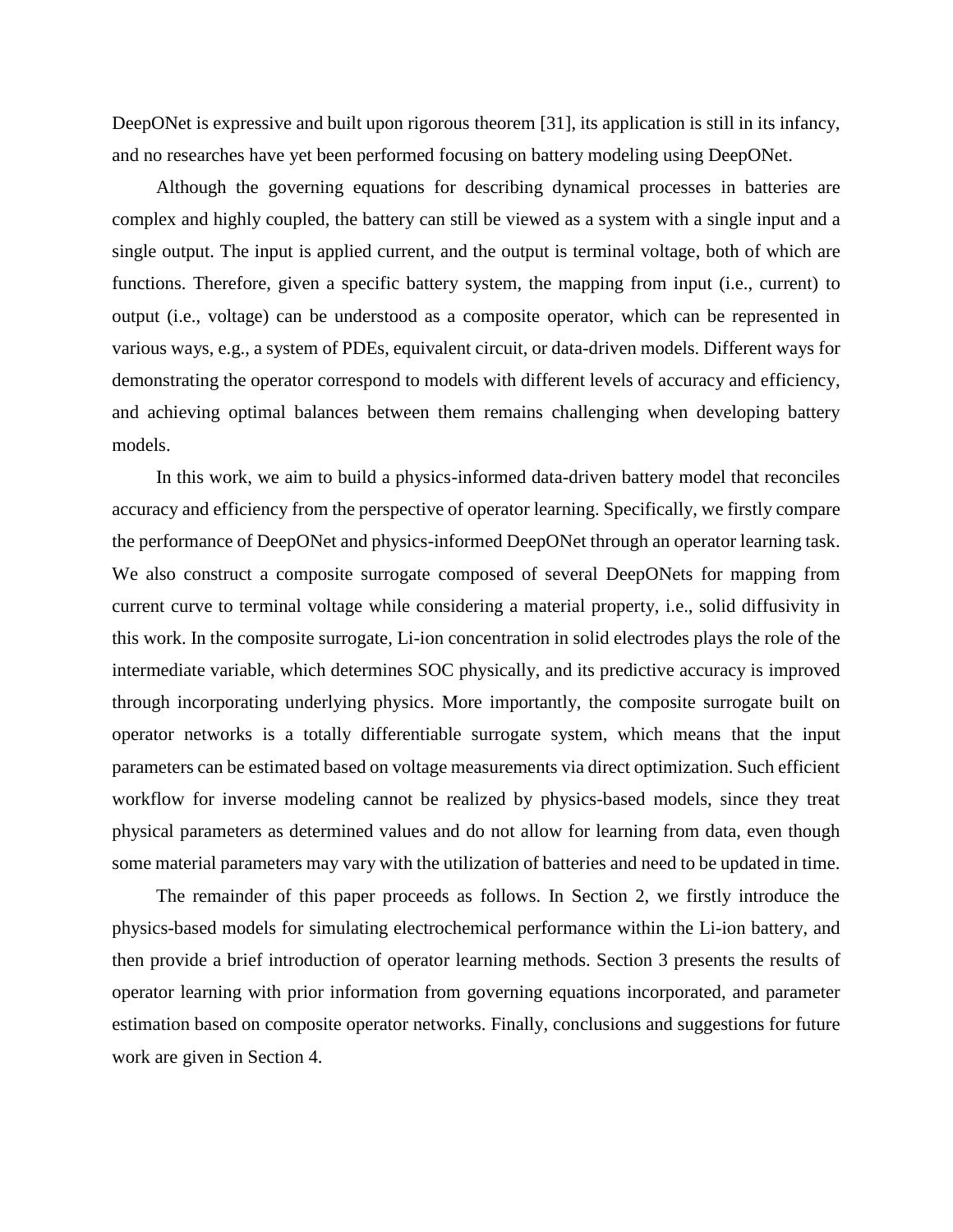#### **2. Methodology**

#### **2.1 Simulation of Li-ion battery with extended single particle model**

The pseudo-two-dimensional (P2D) model is the most widely used model that describes physics inside of the battery, including the diffusion process of Li-ion in solid and liquid phase, Ohm's law in solid and liquid phase, charge conservation, and Butler-Volmer kinetics [3-6]. However, the P2D model has too many parameters and numerically solving it is expensive, which has contributed to the development of various simplified versions. The single particle (SP) model is one of the simplified models of P2D, and ignores the diffusion of Li-ion along electrode directions [34]. Unfortunately, its underlying assumption of constant Li-ion concentration in electrolyte limits its practical usage of up to 1C current rate [35]. To improve its applicability, the extended single particle (eSP) model has been developed by considering stress-diffusion coupling [36] and electrolyte physics [37,38] based on the SP model. In this work, we take the eSP model as the underlying physical model and use it to generate data for training operator networks.

In the eSP model, the transport of Li-ion is driven by not only concentration gradient, but also mechanical stress field. The diffusion equation coupled with stress-diffusion effect is defined as follows:

$$
\frac{\partial c_{s,m}}{\partial t} + \frac{1}{r^2} \frac{\partial}{\partial t} \left[ -r^2 \left( 1 + \Theta_{s,m} c_{s,m} \right) D_{s,m} \frac{\partial}{\partial r} c_{s,m} \right] = 0, \quad m = n, p \tag{1}
$$

where  $c_{s,m}$  is the Li-ion concentration in the solid phase and  $D_{s,m}$  represents the solid diffusion coefficient, i.e.,  $c_{s,n}$ ,  $D_{s,n}$  for anode and  $c_{s,p}$ ,  $D_{s,p}$  for cathode;  $\Theta_{s,m} = \frac{2\Omega_{s,m}^2 E_{s,m}}{9RT(1-N-1)}$  $\frac{2\Omega E_{\rm S,III}E_{\rm S,III}}{9RT(1-\nu_{\rm S,III})}$  carries the information from stress;  $\Omega_{s,m}$  is the partial molar volume;  $E_{s,m}$  represents Young's modulus; R is the universal gas constant; T is temperature; and  $v_{s,m}$  denotes Poisson's ratio. The boundary conditions for equation (1) can be set as:

$$
\left. \frac{\partial c_{s,m}}{\partial r} \right|_{r=0} = 0, \quad -(1 + \Theta_{s,m} c_{s,m}) D_{s,m} \frac{\partial c_{s,m}}{\partial r} \bigg|_{r=R_m} = j_m^{\text{Li}}.
$$

where  $j_m^{\text{Li}}$  represents the pore wall flux of Li-ion at the interface between electrode and electrolyte. It can be given as follows upon the assumption of uniform electrochemical reaction:

$$
j_{\rm n}^{\rm Li} = \frac{-i_{\rm app}R_{\rm n}}{3F(1 - \varepsilon_{\rm n})L_{\rm n}}, \ \ j_{\rm p}^{\rm Li} = \frac{i_{\rm app}R_{\rm p}}{3F(1 - \varepsilon_{\rm p})L_{\rm p}},
$$
 (3)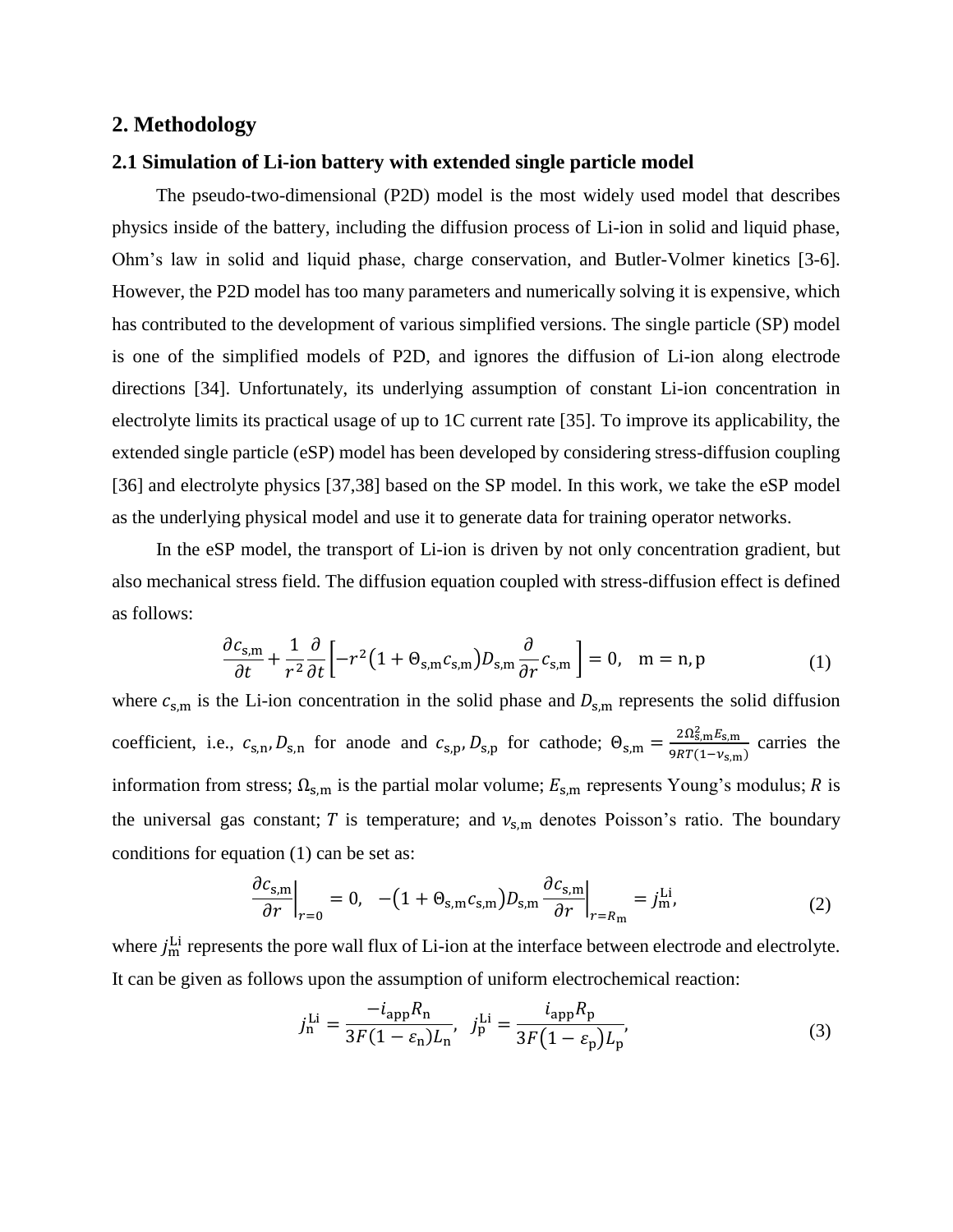where  $i_{app}$  denotes the applied current density to the battery;  $R_n$  and  $R_p$  are solid particle radius for anode and cathode, respectively; F is Faraday constant; and  $\varepsilon_m$  and  $L_m$  (m = n, p) represent porosity and length of two electrodes, respectively.



**Fig. 1.** Schematic diagram of Li-ion battery mainly composed of four parts, i.e., anode, separator, cathode, and electrolyte. Current collectors glued to two electrodes are used for collecting electrons.

Apart from taking the diffusion-stress coupling effect into consideration, compared to the single particle (SP) model, the eSP model also considers the effect of electrolyte physics, since the potential drop in electrolyte phase can be an important driver for Li-ion transport. As shown in Fig. 1, the electrolyte phase exists in three parts, i.e., anode, separator and cathode, and Li-ion concentration in these regions can be approximated by polynomial functions [38]:

$$
c_{e,n}(x,t) = a_1(1 - e^{-b_1t})x^2 + a_2(1 - e^{-b_1t}) + c_{e,0},
$$
\n(4)

$$
c_{e,p}(x,t) = a_3(1 - e^{-b_2t})(L - x)^2 + a_4(1 - e^{-b_2t}) + c_{e,0},
$$
\n(5)

$$
c_{e,sep}(x,t) = \frac{(a_3 L_p^2 + a_4)(1 - e^{-b_2 t}) - (a_1 L_n^2 + a_2)(1 - e^{-b_1 t})}{L_{sep}} \times (x - L_n - L_{sep})
$$
(6)

$$
+ (a_3 L_p^2 + a_4)(1 - e^{-b_2 t}) + c_{e,0},
$$

where coefficients  $a_k$ ,  $b_k$  ( $k = 1, 2, 3, 4$ ) are further defined in Appendix A; and  $c_{e,0}$  represents the initial concentration of Li-ion in electrolyte.

Based on the approximated concentration in the three regions, the electrolyte potential can be given as follows: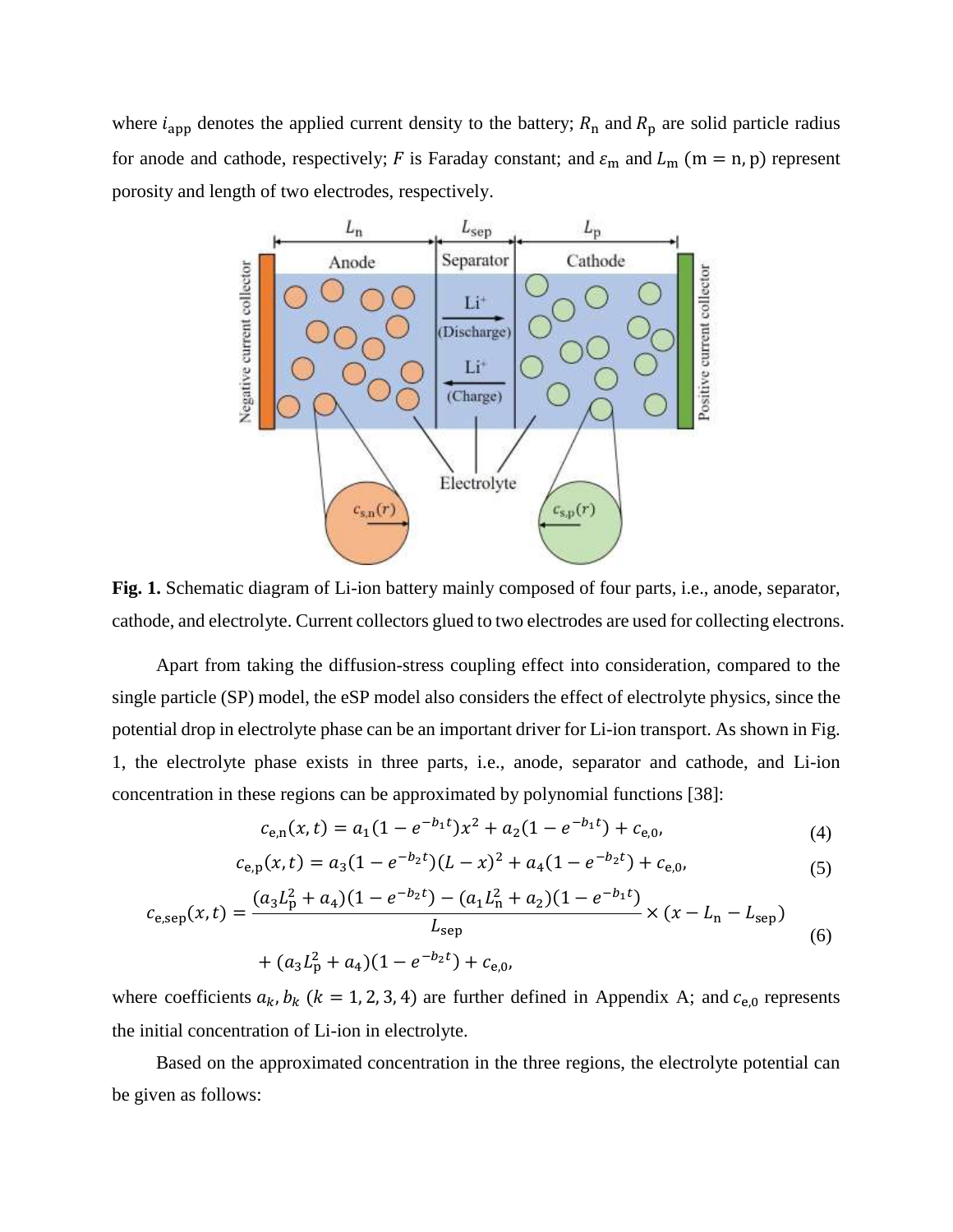$$
\phi_{e,n}(x,t) = \phi_{e,n}(0,t) + (1 - t_{+}) \frac{2RT}{F} \ln \frac{c_{e,n}(x,t)}{c_{e,n}(0,t)} - \frac{i_{\text{app}}}{2L_{n} k_{e,n}^{\text{eff}}} x^{2},\tag{7}
$$

$$
\phi_{e,sep}(x,t) = \phi_{e,n}(0,t) + (1-t_+) \frac{2RT}{F} \ln \frac{c_{e,sep}(x,t)}{c_{e,n}(0,t)} - \frac{i_{app}}{k_{e,sep}^{eff}}(x-L_n) - \frac{i_{app}L_n}{2k_{e,n}^{eff}},
$$
(8)

$$
\phi_{e,p}(x,t) = \phi_{e,n}(0,t) + (1 - t_{+}) \frac{2RT}{F} \ln \frac{c_{e,p}(x,t)}{c_{e,n}(0,t)} + \frac{i_{app}}{2L_{p}k_{e,p}^{\text{eff}}}(L - x)^{2}
$$

$$
- \frac{i_{app}}{2} \left( \frac{L_{n}}{k_{e,n}^{\text{eff}}} + \frac{2L_{s}}{k_{e,sep}^{\text{eff}}} + \frac{L_{p}}{k_{e,p}^{\text{eff}}} \right), \tag{9}
$$

where  $k_{e,m}^{\text{eff}}$  ( $m = n$ , p, sep) denotes the effective conductivity of electrolyte in the three regions; and  $t_{+}$  is the Li-ion transference number. As shown in Fig. 1, the length of the battery is  $L = L_{n}$  +  $L_{\rm sep}$  +  $L_{\rm p}$ . Then, the potential drop of electrolyte across the whole battery can be expressed as:

$$
\phi_{e,p}(L,t) - \phi_{e,n}(0,t) = (1 - t_{+}) \frac{2RT}{F} \ln \frac{c_{e,p}(L,t)}{c_{e,n}(0,t)} - \frac{i_{app}}{2} \left( \frac{L_{n}}{k_{e,n}^{\text{eff}}} + \frac{2L_{s}}{k_{e,sp}^{\text{eff}}} + \frac{L_{p}}{k_{e,p}^{\text{eff}}} \right).
$$
 (10)

Based on the Li-ion concentration within the solid electrode particle obtained by equation (1), and potential drop of electrolyte using equation (10), the widely used and most easily measurable quantity, i.e., battery terminal voltage, can be calculated as follows:

$$
V_{t}(t) = \phi_{s,p}(t)|_{x=L} - \phi_{s,n}(t)|_{x=0}
$$
  
=  $[U_{0CV,p}(DOD) + \phi_{e,p}(L, t) + \eta_{p}] - [U_{0CV,n}(SOC) + \phi_{e,n}(0, t) + \eta_{n}],$  (11)

where  $U_{\text{OCV}}$  represents open circuit voltage, and it is determined by depth of discharge (DOD) in cathode and state of discharge (SOC) in anode. The DOD and SOC are defined as follows:

$$
DOD(t), SOC(t) = \frac{c_{s,m}(R_m, t) - c_{s,m}^{min}}{c_{s,m}^{max} - c_{s,m}^{min}}, \quad m = n, p,
$$
\n(12)

where  $c_{s,m}(R_m,t)$  denotes Li-ion concentration at the surface  $(r = R_m)$  of solid electrode particles;  $c_{s,m}^{min}$  and  $c_{s,m}^{max}$  are the minimum and maximum concentration in solid electrodes, respectively; and  $\eta$  represents the overpotential that drives the electrochemical reactions at the solid-electrolyte interface, and it can be described by the Butler-Volmer equation:

$$
\mathbf{i} \cdot \mathbf{n} = i_0 \left[ \exp\left(\frac{\alpha_a F \eta}{RT}\right) - \exp\left(\frac{-\alpha_c F \eta}{RT}\right) \right],\tag{13}
$$

where **i** is Faradaic current density at the solid-electrolyte interface; **n** is the unit normal vector;  $i_0$ represents the exchange current density; and  $\alpha_a$  and  $\alpha_c$  are anodic and cathodic transfer coefficients of electrochemical reactions, respectively.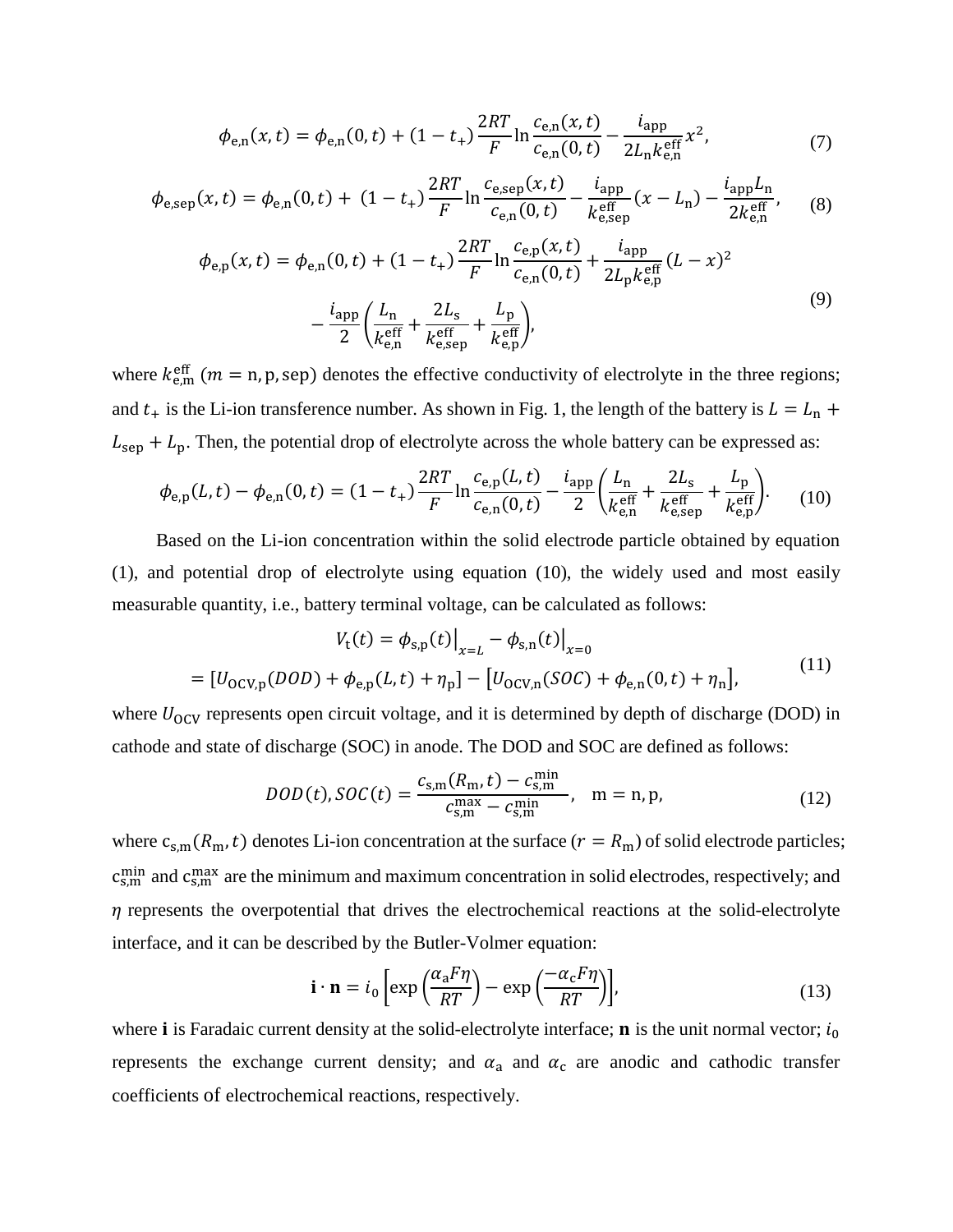Even though the battery model is complex, it is still a system with a single input, i.e., applied current  $i_{\text{app}}$ , and a single output, i.e., terminal voltage  $V_t(t)$ . More importantly, they are usually the only quantities that can be measured in practical use. Based on measurements, we can train a data-driven model, e.g., deep operator networks in this work, with an aim to accelerate prediction in some on-board applications, e.g., BMS. Meanwhile, the existing eSP model can be incorporated into the data-driven model to enhance predictive robustness and this constitutes one of the key points in this work.

#### **2.2 Methods for operator learning**

#### **2.2.1 Deep operator network**

Neural networks (NNs) can be used to approximate any continuous function based on the universal approximation theorem. However, another less known theorem also exists, which states that NNs can also approximate continuous nonlinear functional [30] or operators [31], i.e., a mapping from one function space to another function space. Based on the universal approximation theorem for operators, Lu et al. [32] designed a specific network architecture, termed the deep operator network (DeepONet), to learn explicit operators, e.g., integral and fractional Laplacians, as well as implicit operators, e.g., deterministic and stochastic differential equations. A DeepONet is composed of two sub-networks, i.e., a branch net and a trunk net. The branch net takes as input the functions in the form of discretized points, while the trunk net is responsible for encoding the locations where the output functions will be evaluated. Based on different approximation theorems, the branch net can be built in stacked or unstacked forms, and it was shown that the unstacked DeepONet seemed to achieve better performance in terms of generalization error in the original paper [32]. Therefore, in this work, we utilize unstacked DeepONet as the building block.

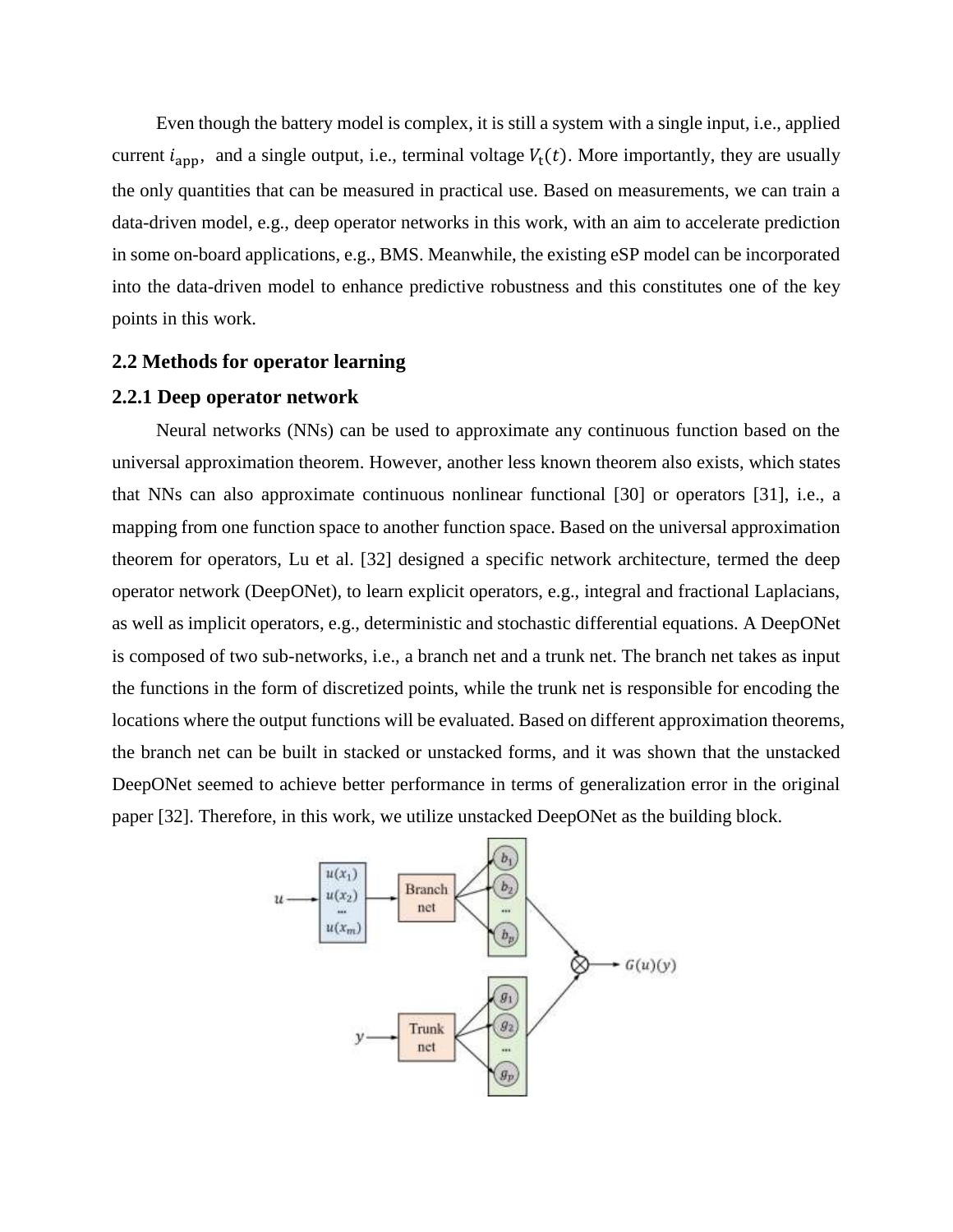**Fig. 2.** Architecture of the unstacked DeepONet. The branch net takes function  $u$  as input, which is discretized at randomly located points  $x_1, x_2, ..., x_m$ . The trunk net takes coordinates y as input, where the output function  $G(u)$  can be evaluated. The outputs of branch net and trunk net should share the same size, so that they can conduct a dot production to obtain the final outputs  $G(u)(y)$ .

As shown in Fig. 2, the unstacked DeepONet aims to learn an operator  $G: u \to G(u)$ . The branch net is used to encode the input function u at a fixed number of points  $x_i$ ,  $i = 1, 2, \dots m$ , i.e.,  $[u(x_1), u(x_2), ..., u(x_m)]$ . It is worth noting that there are no constraints for the location of these points, and they can be chosen randomly or with equal distance. In such condition, the adoption of a fully-connected network structure is appropriate for the branch net. However, if the input function is image-like data and it is discretized with equal-spaced grids, a branch net with a convolutional neural network structure may be more efficient. In other words, the flexibility in choosing evaluation points for functions and structures for sub-networks constitutes a huge advantage of DeepONet compared to other operator learning methods, e.g., Fourier neural operator [39,40]. The trunk net takes the coordinates  $y$  as input where the output function can be evaluated. The outputs of branch net  $[b_1, b_2, ..., b_p]$  and those of trunk net  $[g_1, g_2, ..., g_p]$  should share the same length, in order to conduct dot production to obtain the final outputs, i.e.:

$$
G(u)(y) = \sum_{k=1}^{p} b_k g_k.
$$
\n(14)

When training the networks, the data should be organized in the form of triplets, i.e.,  $(u, y, G(u)(y))$ , with the former two representing inputs and the last one representing output. Suppose that we draw  $n_1$  separate function samples  $u \in \mathcal{U}$ , i.e.,  $\{u^{(i)}\}_{i=1}^{n_1}$  $\sum_{i=1}^{n_1}$ , from function space  $\mathcal{U}$ , and for each input  $u^{(i)}$ , we collect  $n_2$  points, i.e.,  $\left\{y_{u,j}^{(i)}\right\}_{j=1}^{n_2}$  $n_2$ , to evaluate the output function. Therefore, the total number of training samples should be  $n_1 \times n_2$ , and the networks can be trained by adopting the widely used mean square error as loss, i.e.:

$$
L_{\text{MSE}} = \frac{1}{n_1 \times n_2} \sum_{i=1}^{n_1} \sum_{j=1}^{n_2} \left[ G(u^{(i)}) \left( y_{u,j}^{(i)} \right) - \hat{G}(u^{(i)}) \left( y_{u,j}^{(i)} \right) \right]^2, \tag{15}
$$

where  $\hat{G}(u^{(i)}) (y_{u,j}^{(i)})$  is the predicted value; and  $G(u^{(i)}) (y_{u,j}^{(i)})$  is the corresponding label data. Since DeepONet is used to learn a mapping between two infinite-dimensional functions, the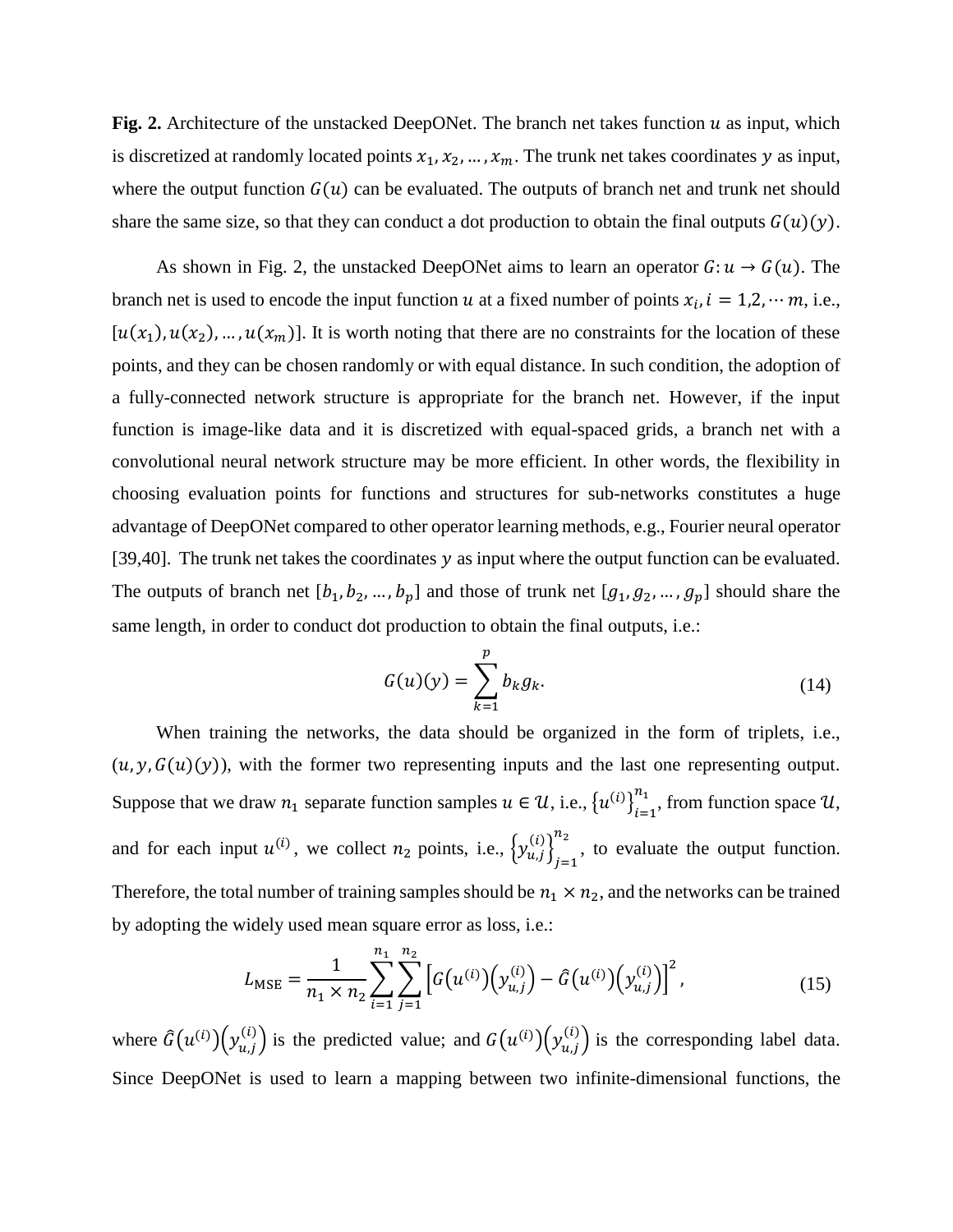samples collected to represent function space cannot be very small if the space is rather complex. Consequently, the training dataset with size  $n_1 \times n_2$  will be much too large, which will markedly increase the burden of data collection and memory requirements for training. To address this potential issue, physical loss can be incorporated as a regularizer to alleviate the requirements for data, which will be discussed in the next section.

#### **2.2.2 Physics-informed deep operator network (PI-DeepONet)**

Even though DeepONet is built on rigorous theorem and powerful in operator learning, it still faces two fundamental challenges. Firstly, a quite large corpus of paired data is required to represent the function space and train the networks. In practice, acquisition of such paired data involves a large number of repeated experiments or evaluations of expensive numerical simulators, and thus data preparation may incur a huge cost. Another challenge is that as a purely data-driven method, DeepONet may give the predictions that cannot satisfy the underlying physics, especially when the testing input is outside of the domain of the training dataset. To address these challenges, Wang et al. [33] extended the original DeepONet to a physics-informed version, i.e., PI-DeepONet, inspired by the success of physics-informed neural networks (PINNs). Owing to the differentiable structure and the coordinates taken by the trunk net as inputs, one can easily bias the outputs to satisfy physical constraints by formulating appropriate regularization terms through automatic differentiation techniques. As shown in Fig. 3, the proposed PI-DeepONet differs in the additional loss originated from partial differential equation (PDE), initial condition (IC) and boundary condition (BC), compared with the DeepONet architecture.



**Fig. 3.** Architecture of the physics-informed DeepONet, i.e., PI-DeepONet, which is parameterized by  $\theta$ . Based on the output of DeepONet, i.e.,  $G_{\theta}(u)(y)$ , the differential terms can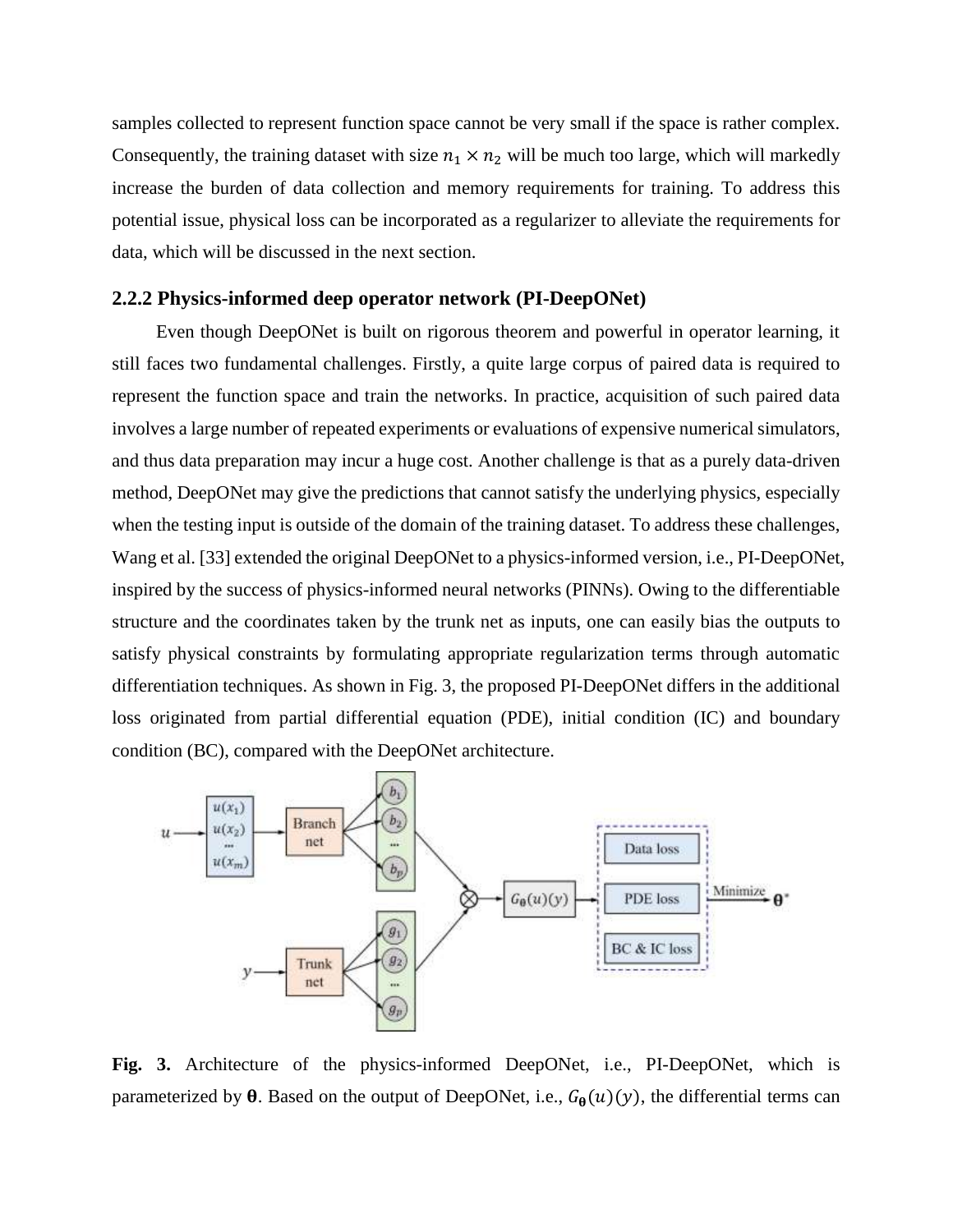be calculated via automatic differentiation techniques. Therefore, the residuals from partial differential equation (PDE), boundary condition (BC), and initial condition (IC) can be formulated as regularized loss to assist the data loss to guide the training of networks.

In PI-DeepONet, the training data are collected in the same way as in DeepONet. Suppose that we draw  $n_1$  separate functions  $\left\{u^{(i)}\right\}_{i=1}^{n_1}$  $\frac{n_1}{n_{i-1}}$  from input function space, and for each  $u^{(i)}$ , there are  $n_2$  locations  $\left\{y_{u,j}^{(i)}\right\}_{j=1}^{n_2}$  $n_2$  being determined by data observations. Such data will be used to build data loss with equation (15). Meanwhile, in order to explore function space more efficiently, we draw different samples of input function and locations of output function for enforcing the IC, BC and PDE constraints, with  $\{u^{(i)}\}_{i=1}^{n_{1,\text{IC}}}$  and  $\{y_{u,j}^{(i)}\}_{j=1}^{n_{2,\text{IC}}}$  $\sum_{j=1}^{n_{2,\text{IC}}}$  for IC loss,  $\{u^{(i)}\}_{i=1}^{n_{1,\text{BC}}}$  and  $\{y_{u,j}^{(i)}\}_{j=1}^{n_{2,\text{B}}}$  $n_{2,BC}$  for BC loss, and  $\{u^{(i)}\}_{i=1}^{n_{1,\text{PDE}}}$  and  $\{y_{u,j}^{(i)}\}_{j=1}^{n_{2,\text{P}}}$  $n_{2,PDE}$  for PDE loss. Consider a general parametric PDE taking the following form:

$$
\mathcal{N}(u, G(u)) = 0,\tag{16}
$$

where  $u$  represents the parameters (i.e., input functions);  $G(u)$  denotes the corresponding solutions of PDE; and  $\mathcal N$  is a linear or nonlinear differential operator. Therefore, the training loss from different sources can be calculated as follows:

$$
L_{\text{data}} = \frac{1}{n_1 \times n_2} \sum_{i=1}^{n_1} \sum_{j=1}^{n_2} \left[ G(u^{(i)}) \left( y_{u,j}^{(i)} \right) - \hat{G}(u^{(i)}) \left( y_{u,j}^{(i)} \right) \right]^2, \tag{17}
$$

$$
L_{\rm IC} = \frac{1}{n_{1,\rm IC} \times n_{2,\rm IC}} \sum_{i=1}^{n_{1,\rm IC}} \sum_{j=1}^{n_{2,\rm IC}} \left[ G(u^{(i)}) \left( y_{u,j}^{(i)} \right) - \hat{G}(u^{(i)}) \left( y_{u,j}^{(i)} \right) \right]^2, \tag{18}
$$

$$
L_{\rm BC} = \frac{1}{n_{1,\rm BC} \times n_{2,\rm BC}} \sum_{i=1}^{n_{1,\rm BC}} \sum_{j=1}^{n_{2,\rm BC}} \left[ G(u^{(i)}) \left( y_{u,j}^{(i)} \right) - \hat{G}(u^{(i)}) \left( y_{u,j}^{(i)} \right) \right]^2, \tag{19}
$$

$$
L_{\rm PDE} = \frac{1}{n_{1,\rm PDE} \times n_{2,\rm PDE}} \sum_{i=1}^{n_{1,\rm PDE}} \sum_{j=1}^{n_{2,\rm PDE}} \left[ \mathcal{N}\left(u^{(i)}, \hat{G}\left(u^{(i)}\right)\left(y_{u,j}^{(i)}\right)\right) \right]^2, \tag{20}
$$

$$
L_{\text{total}} = \lambda_{\text{data}} L_{\text{data}} + \lambda_{\text{IC}} L_{\text{IC}} + \lambda_{\text{B}} L_{\text{B}} + \lambda_{\text{PDE}} L_{\text{PDE}},\tag{21}
$$

where  $\hat{G}(u^{(i)}) (y_{u,j}^{(i)})$  are predicted values, while  $G(u^{(i)}) (y_{u,j}^{(i)})$  represent the corresponding labels; and the coefficients  $\lambda_{data}$ ,  $\lambda_{IC}$ ,  $\lambda_{BC}$ , and  $\lambda_{PDE}$  are weights used to adjust the relative importance of each item. In this work, we applied PI-DeepONet to learn an operator for mapping applied current density (i.e.,  $i_{app}$ ) to Li-ion concentration in solid phase (i.e.,  $c_{s,m}$ ) by incorporating the prior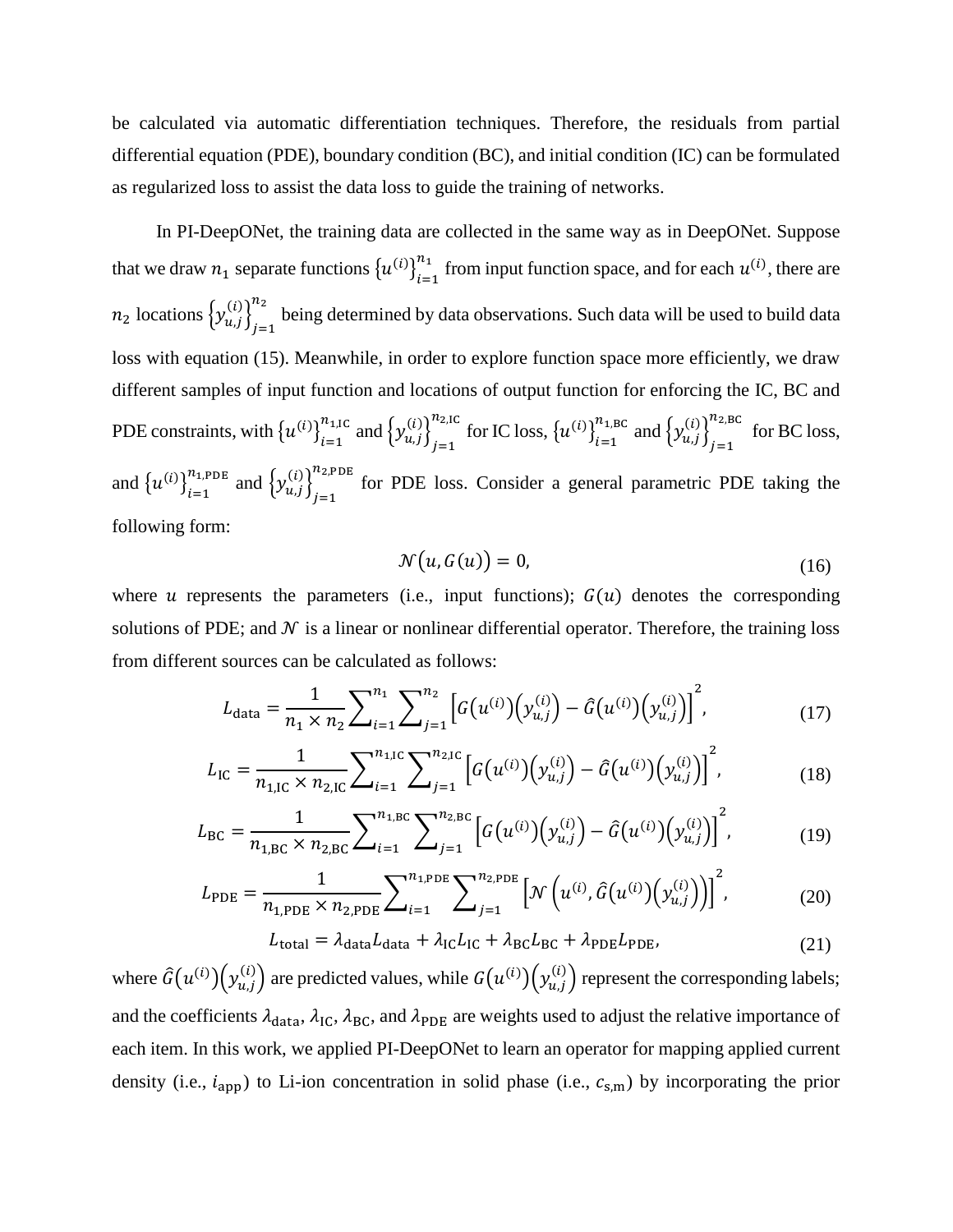physical constraints represented by equations (1)-(3). For additional details about PI-DeepONet, one can refer to [33].

## **3. Results**

## **3.1 Operator learning for Li-ion concentration in solid phase**

In this section, we build a predictive model for Li-ion concentration in solid electrodes based on input current functions, with an aim to test the learning capability of DeepONet and determine whether PI-DeepONet can outperform DeepONet. Since Li-ion concentration cannot be measured, we adopt the eSP model working in different applied currents (i.e.,  $i_{app}$ ) to generate training and testing datasets. In this work, we consider discharge scenarios with time-varying currents, which are set as  $i_{app}(t) = i_{1C} \times N(t)$ , during a period of 3600 s. The 1C rate is taken as  $i_{1C} = 27$  A/m<sup>2</sup> according to battery geometry and specific capacity of electrodes. The discharge rate  $N(t)$  varies with time, and is defined as follows:

$$
h(t) = \begin{cases} \frac{1}{1800}t, & 0 < t \le 1800\\ -\frac{1}{1800}t + 2, & 1800 < t \le 3600 \end{cases}
$$
(22)  

$$
N(t) = -h(t) * \beta + 1,
$$
(23)

where  $\beta$  is a key coefficient to account for the varieties of current functions. The eSP model is built with COMSOL Multiphysics, and the parameters for model creation are shown in Table 1. In practice, we run the eSP model repeatedly by changing the input current, and collect each corresponding Li-ion concentration in solid phase as model outputs. Since the current function  $i<sub>app</sub>$  is totally determined by discharge rate function N in this work, we adopt function N as model inputs. Based on the paired data of inputs and outputs, the operator networks can be trained and tested in different ways, e.g., interpolation and extrapolation.

| Parameters                                     | Symbol           | Value | Unit       |
|------------------------------------------------|------------------|-------|------------|
| General                                        |                  |       |            |
| Universal gas constant                         | R                | 8.314 | J/mol/K    |
| Temperature                                    |                  | 298   | Κ          |
| Initial Li-ion concentration in<br>electrolyte | $c_{e,0}$        | 2000  | $m^3$ /mol |
| Anodic symmetry factor                         | $\alpha_{\rm a}$ | 0.5   |            |
| Cathodic symmetry factor                       | $\alpha_c$       | 0.5   |            |

**Table 1.** Parameters used in the eSP model.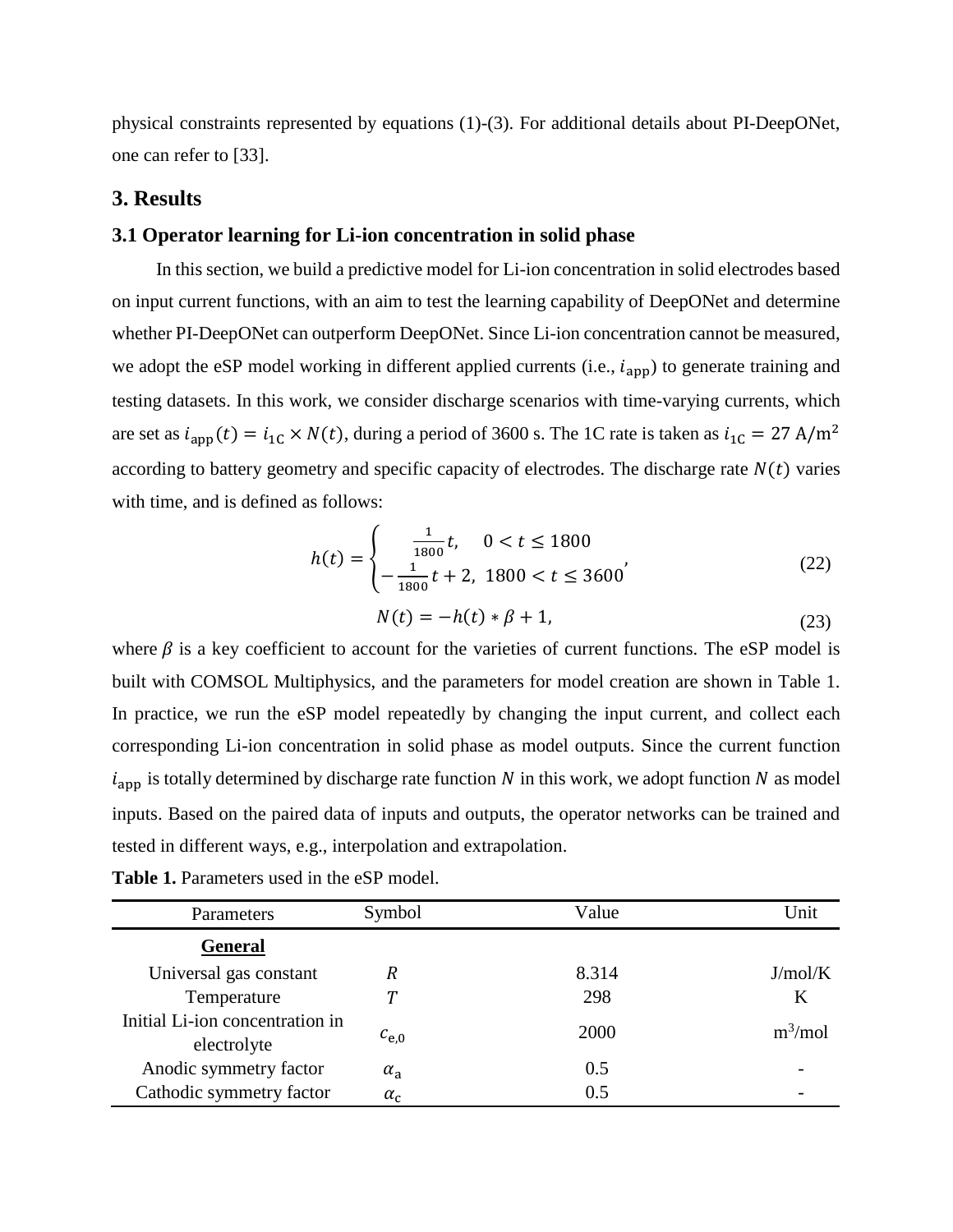| <b>Separator</b>                                           |                               |                                                           |                                               |                  |
|------------------------------------------------------------|-------------------------------|-----------------------------------------------------------|-----------------------------------------------|------------------|
| Porosity                                                   | $\varepsilon_{\rm sep}$       | 0.42                                                      |                                               |                  |
| Length                                                     | $L_{\rm sep}$                 | 20                                                        | $\mu$ m                                       |                  |
| Effective diffusion coefficient<br>of electrolyte          | $D_{\rm e,sep}^{\rm eff}$     | $3 \times 10^{-10} \times \varepsilon_{\text{sen}}^{1.5}$ | $m^2/s$                                       |                  |
| <b>Effective electrical</b><br>conductivity of electrolyte | $k_{\rm e,sep}^{\rm eff}$     | $3 \times \varepsilon_{\text{sep}}^{2.3}$                 | S/m                                           |                  |
| <b>Electrodes</b>                                          |                               | Anode (graphite)                                          | Cathode (LiCoO <sub>2</sub> )                 |                  |
| Porosity                                                   | $\varepsilon_{\rm m}$         | 0.35                                                      | 0.35                                          |                  |
| Length                                                     | $L_{\rm m}$                   | 70                                                        | 70                                            | $\mu$ m          |
| Radius of solid particle                                   | $R_{\rm s,m}$                 | 12                                                        | 12                                            | $\mu$ m          |
| Maximum Li-ion<br>concentration in particle                | $c_{\rm s,m}^{\rm max}$       | 31250                                                     | 49500                                         | $m^3$ /mol       |
| Exchange current density                                   | $i_{0,\text{m}}$              | 36                                                        | 26                                            | A/m <sup>2</sup> |
| Diffusion coefficient of solid<br>phase                    | $D_{\rm s,m}$                 | $4\times10^{-14}$                                         | $1 \times 10^{-13}$                           | $m^2/s$          |
| Partial molar volume                                       | $\Omega_{\rm m}$              | $3.1 \times 10^{-6}$                                      | $-7.28 \times 10^{-7}$                        | $m^3$ /mol       |
| Young's modulus                                            | $E_{\rm m}$                   | 15                                                        | 375                                           | GPa              |
| Poisson's ratio                                            | $v_{\rm m}$                   | 0.3                                                       | 0.2                                           |                  |
| Effective diffusion coefficient<br>of electrolyte          | $D_{\rm e,m}^{\rm eff}$       | $3 \times 10^{-10} \times \varepsilon_n^{1.5}$            | $3 \times 10^{-10} \times \epsilon_{p}^{1.5}$ | $m^2/s$          |
| <b>Effective electrical</b><br>conductivity of electrolyte | $k_{\text{e,m}}^{\text{eff}}$ | $3 \times \varepsilon_n^{4.1}$                            | $3 \times \varepsilon_{p}^{4.1}$              | S/m              |
| <b>Effective electrical</b><br>conductivity of solid phase | $k_{\rm s,m}^{\rm eff}$       | $100 \times \varepsilon_{n}^{1.5}$                        | $10 \times \varepsilon_{p}^{1.5}$             | S/m              |

**Note:** The symbol subscript "m" changes to "n" when representing anode, and "p" when representing cathode.

#### **3.1.1 Inference on current function**

Firstly, we start from testing the capability of DeepONet in inference on unseen current functions. As shown in Fig. 4, we adopt the unstacked DeepONet proposed in [32] as the basic network architecture. The branch net takes as input the discharge rate function  $N(\cdot)$ , which are discretized at 101 points (i.e.,  $[N(t_1), N(t_2), ..., N(t_{101})]$ ) equally located at the period from 0 to 3600 s in this work. The trunk net takes spatial-temporal coordinates (i.e.,  $r$  and  $t$ ) as inputs, and the discharge rate values with respect to specific times through equation (23) also serve as the input (i.e.,  $N(t)$ ) since they need to be differentiated when building PI-DeepONet. The fullyconnected neural network with six hidden layers and each layer containing 200 neurons, is applied to construct the branch net and the trunk net, both of which take softplus as the activation function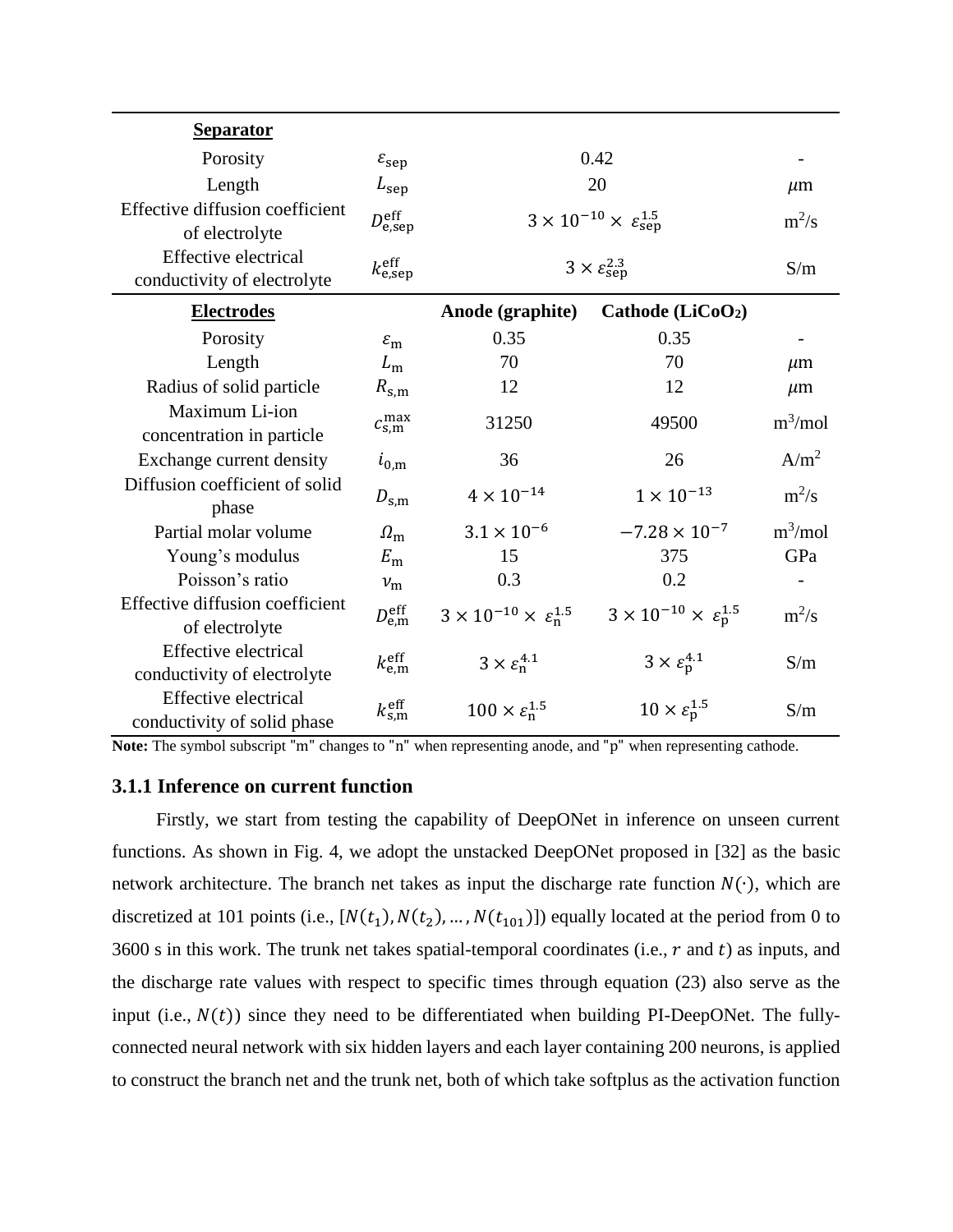[41]. The only difference between branch and trunk nets is the number of neurons in the input layer, with 101 for branch net and 3 for trunk net. In this experiment, we draw nine current functions, i.e., discharge rate functions, with  $\beta = 0.1, 0.2, \dots, 0.9$  for building the training dataset. For each current function, there are 21 spatial points equally located around the radius (i.e.,  $R_s$  =  $12\mu$ m) of electrodes, and 451 temporal points equally located during the simulation period (i.e., 3600 s). The input function, coordinates, and output Li-ion concentration can be organized as training data in triplet form, i.e.,  $\{[N(t_1), N(t_2), ..., N(t_{101})], [r, t, N(t)], [c_s(N(\cdot), r, t)]\}$ , and the total number of training samples is  $9 \times 21 \times 451 = 85,239$ . The Adam optimizer [42] with a learning rate of 5e-4 is employed to train DeepONet with MSE loss. It takes approximately 28 min to train DeepONet on one Tesla T4 GPU for 1,500 epochs.



**Fig. 4.** DeepONet architecture for learning the operator mapping from current curve to Li-ion concentration in solid phase.

We train two DeepONets using data from anode and cathode, respectively. After training, we can test its predictive capability in unseen current functions. To achieve this, we set  $\beta$ =0.25, 0.55 and 0.85 to produce three current curves, and use the eSP model to obtain reference values. As shown in Fig. 5, the matching performance of anode (i.e., Fig. 5(b)-5(d)) and cathode (i.e., Fig. 5(e)-5(g)) under newly different settings of input current, which are denoted by dashed lines in Fig. 5(a), are markedly perfect.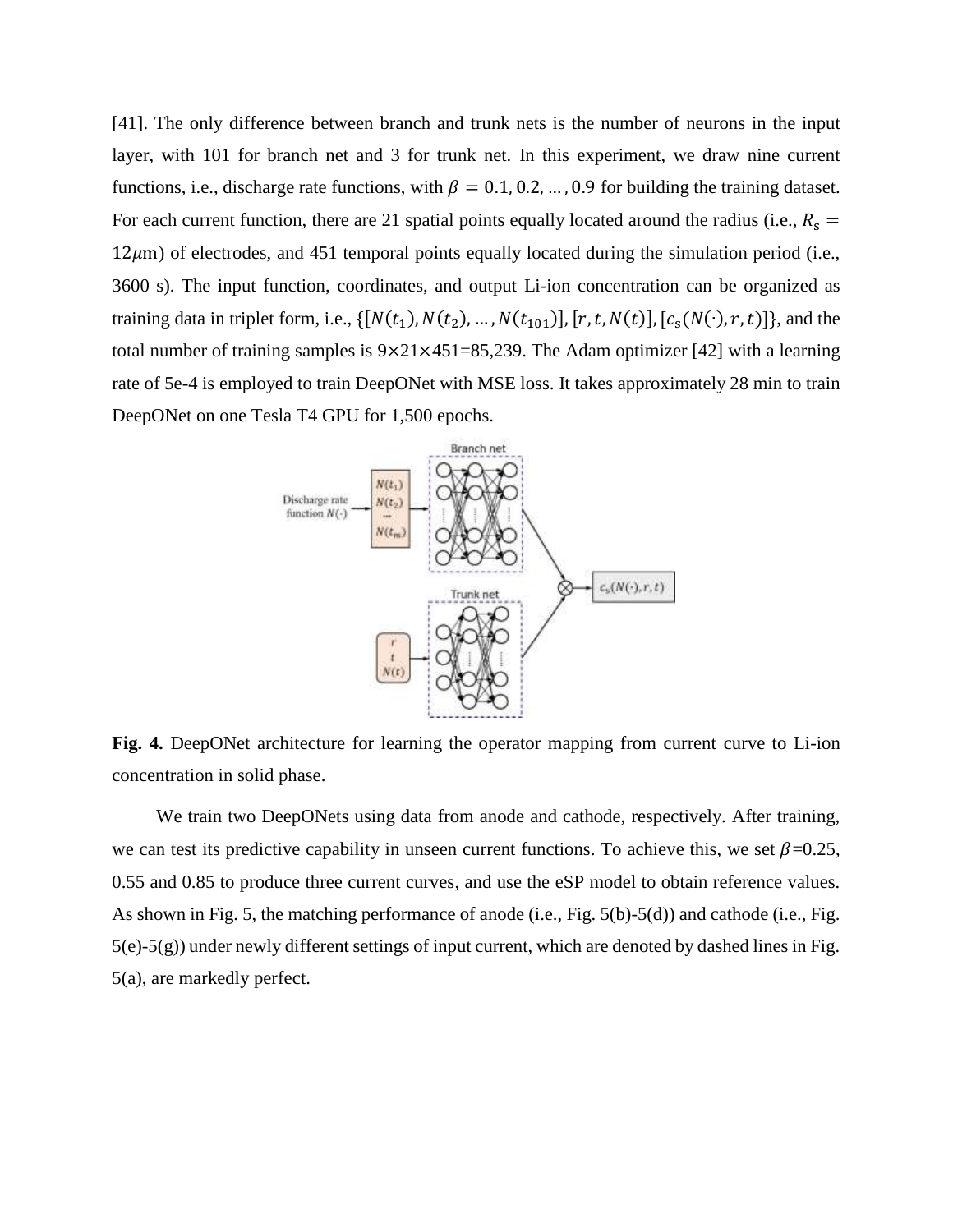

**Fig. 5.** (a) The time-varying discharge rate function  $N(t)$  with  $\beta$  ranging from 0.1 to 0.9, in which the data with respect to solid lines are used for training and those of dashed lines are for testing. The remaining subfigures demonstrate the testing performance for predicting Li-ion concentrations under three new  $N(t)$  functions, denoted by three dashed lines in (a), with  $\beta$  being 0.25, 0.55 and 0.85, respectively. Subfigures (b)-(d) represent the performance for anode, while (e)-(g) for cathode.

The above experiment can be viewed as an interpolation test, and we subsequently perform an extrapolation test on current functions. To achieve this, we continue to use data prepared in the last experiment, and set data corresponding to current curves ( $\beta$  ranging from 0.2 to 0.8) for training, and the remaining for testing, as shown by solid and dashed lines, respectively, in Fig. 6(a). In addition, we prepare data based on partial differential equation (PDE), initial condition (IC), and boundary condition (BC) to build a PI-DeepONet, with an aim to explore its potential advantages in extrapolated scenarios. The initial concentrations for two electrodes are  $c_{s,n}^0$  = 25000 mol/m<sup>3</sup> and  $c_{s,p}^0 = 25800$  mol/m<sup>3</sup>, which will serve as the labels to build IC loss using equation (18). Considering that the operator is built for mapping from current to Li-ion concentration of electrodes in this section, the diffusion equation (i.e., equation (1)) is adopted for PDE loss, while its boundary conditions (i.e., equations (2) and (3)) are used for BC loss. The BC and PDE losses are calculated by equation (19) and (20), respectively.

In terms of data preparation for obtaining the above losses, as suggested in section 2.2.2, we draw new samples of current function to construct each item of IC, BC and PDE losses, apart from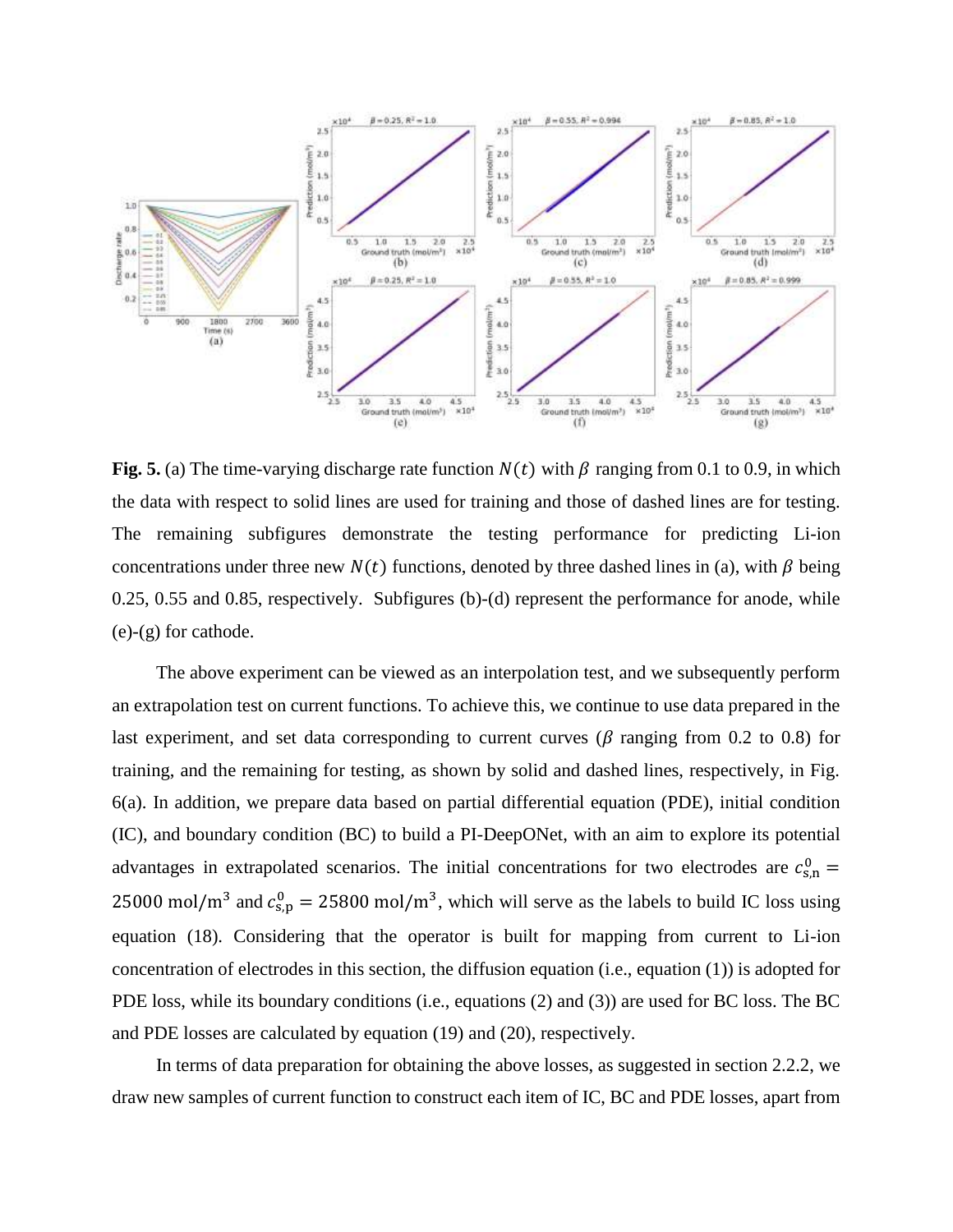those used for constructing data loss (i.e., equation (17)). Therefore, we set the range of  $\beta$  as 0 to 1, and randomly select 100 samples to produce current functions using equation (23). Meanwhile, for each function, we randomly draw 100 samples of spatial and temporal coordinates within their ranges, i.e.,  $0-12 \mu m$  for spatial locations and  $0-3600$  s for temporal locations, to encode IC loss, and 500 samples to encode BC and PDE losses. As a result, the number of data for building IC loss is 10,000, and that for building BC and PDE losses are both 50,000. The total loss for training PI-DeepONet is organized with equation (21), in which the coefficients for balancing each item are taken as  $\lambda_{data} = 10^3$ ,  $\lambda_{IC} = 10^4$ ,  $\lambda_{BC} = 10^2$ , and  $\lambda_{PDE} = 10^{-7}$ , and meanwhile the data loss (i.e., equation (17)) is used for training DeepONet. The settings of training are the same as those in the last experiment, except for adding the training epochs of PI-DeepONet to 2,500, with an aim to incorporate physical information more sufficiently. Consequently, the training of PI-DeepONet increases to 50 min on one Tesla T4 card.

Upon obtaining the trained models, we employ them to give predictions on unseen current functions, corresponding to  $\beta = 0.1, 0.9$ , as shown by the dashed lines in Fig. 6(a). The matching performances of Li-ion concentration in anode are shown in Fig. 6(b)-6(e), with (b)(c) representing the results of DeepONet and (d)(e) representing those of PI-DeepONet. The results show that PI-DeepONet has a slight advantage over DeepONet, and the comparisons in cathode are almost the same, and thus they are not displayed here in order to avoid redundancy. There are two possible reasons to account for such a weak advantage. Firstly, DeepONet is powerful in extracting information from function space defined by equation (23). Secondly, the current space used in this work is relatively simple, and testing samples outside of the range of the training dataset are quite similar to the training ones, leading to a relatively weak extrapolation scenario. Therefore, a stronger extrapolation test needs to be considered to elucidate the advantages of PI-DeepONet.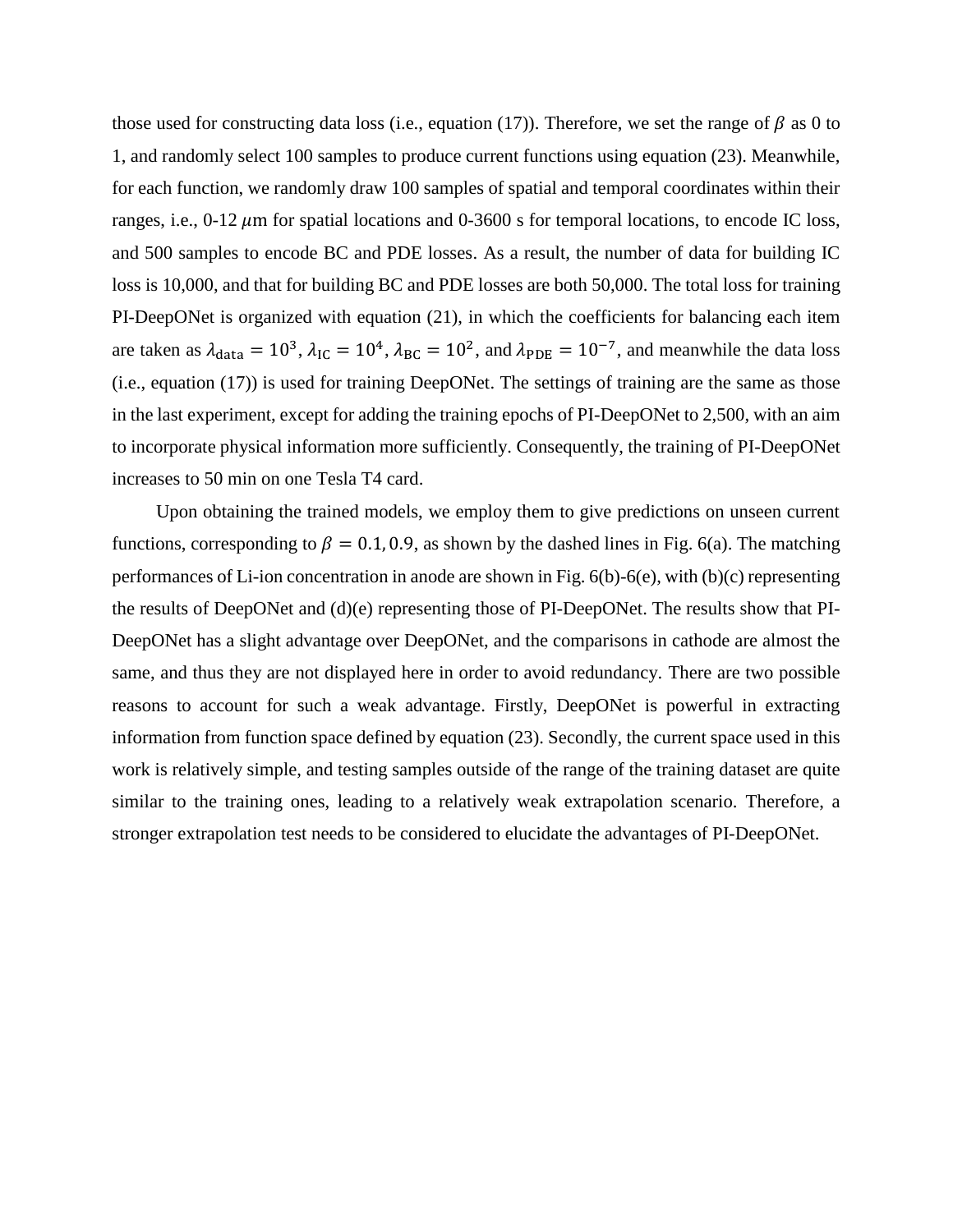

**Fig. 6.** Comparisons of predictive performance between DeepONet and PI-DeepONet for Li-ion concentration in anode. Subfigure (a) denotes the discharge rate functions, with two dashed lines  $(\beta = 0.1, \beta = 0.9)$  corresponding to testing data and the others serving as training data. The concentration matching performance of DeepONet is illustrated in (b) and (c) for  $\beta$ =0.1 and  $\beta$ =0.9, respectively. The matching performance of PI-DeepONet is illustrated in (d) and (e).

## **3.1.2 Temporal extrapolation**

To more thoroughly explore the effects of incorporated physics in PI-DeepONet, we consider a temporal extrapolation test in this part. We continue to use the networks and paired data prepared above, i.e., nine current functions with  $\beta$  ranging from 0.1 to 0.9 and the corresponding Li-ion concentrations in two electrodes. Based on this dataset, i.e., in the form of  $\{[N(t_1), N(t_2), ..., N(t_{101})], [r, t, N(t)], [c_s(N(\cdot), r, t)]\}$ , we assign those in the first half of the period ( $t \le 1800$  s) as the training dataset, and the remaining ( $t > 1800$  s) as the testing dataset. Compared to the previous experiment, the main difference lies in the inputs for the trunk net, with  $t$  less than or equal to 1,800 for training and larger than 1,800 for testing. The branch net also takes the entire current function as input, since it serves as a known boundary condition for discharging in this work. The above paired data are adopted to train DeepONet, and also build data loss in PI-DeepONet. Furthermore, the additional data for encoding IC, BC, and PDE loss in the last experiment are also utilized here to train PI-DeepONet. The training settings remain the same as previously, except for modifying the training epochs for DeepONet as 3,000 and that for PI-DeepONet as 5,000.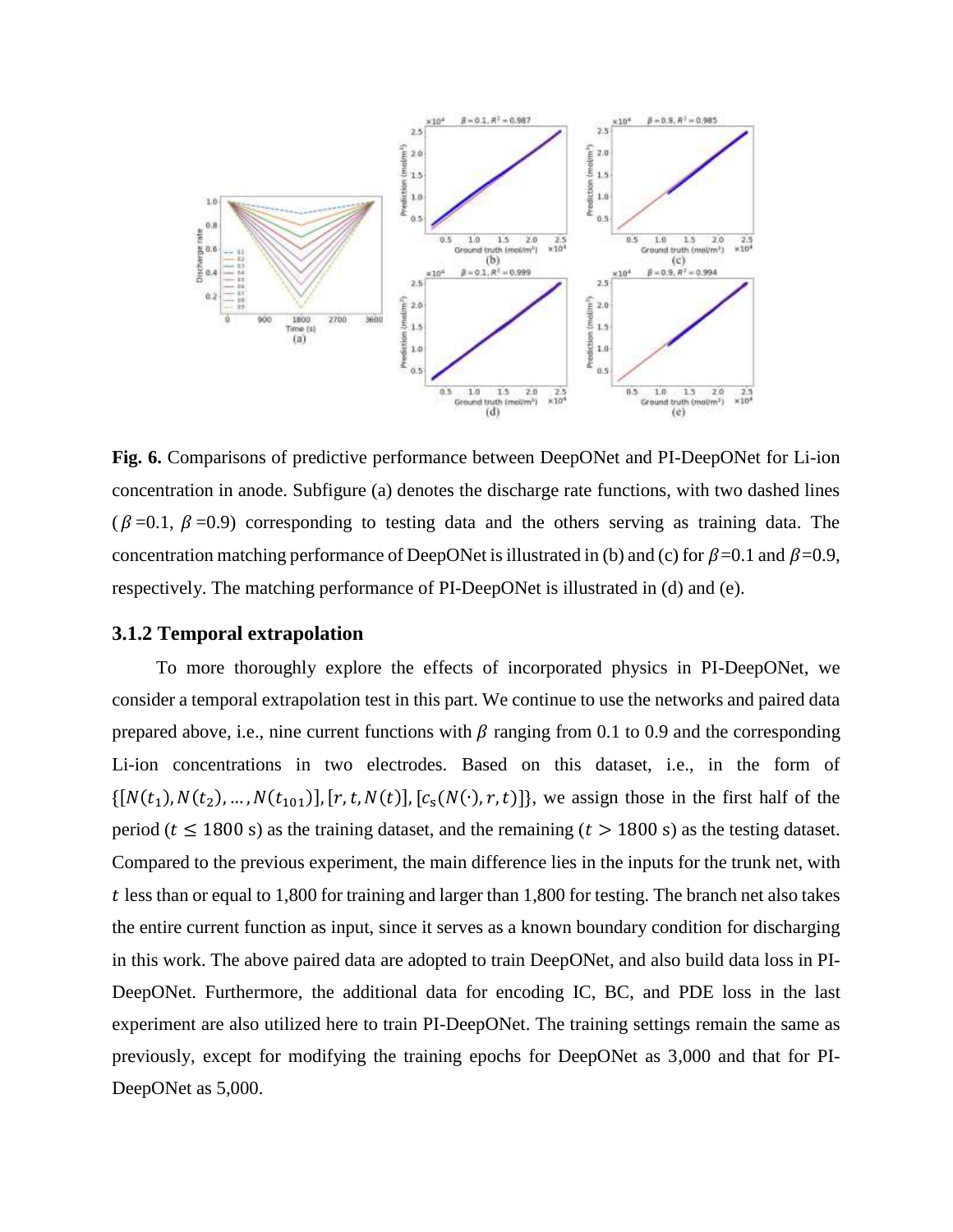After training, we can feed the model with the samples in the latter half period to obtain predictions. We select four current functions with  $\beta$ =0.3, 0.5, 0.7, and 0.9 to demonstrate the predictive performance in anode and cathode. The matching results of DeepONet are shown in Fig. 7(a-b). It can be clearly seen that predictive accuracy becomes increasingly worse as  $\beta$  becomes larger in both of the two electrodes. A possible reason for this is that the input current becomes more nonlinear when  $\beta$  grows, as shown in Fig. 5(a), and the nonlinearity will be transferred to the relationship between output concentration and input coordinates. It is challenging for the purely data-driven DeepONet to capture the nonlinearity if it is not covered by the training data. In comparison, as shown in Fig. 7(c-d), the results of PI-DeepONet are satisfactory as  $\beta$  grows. This is because the physical information in the form of IC, BC and PDE losses acts on the entire temporal domain, and can bias predictions in the testing period to satisfy physical constraints.

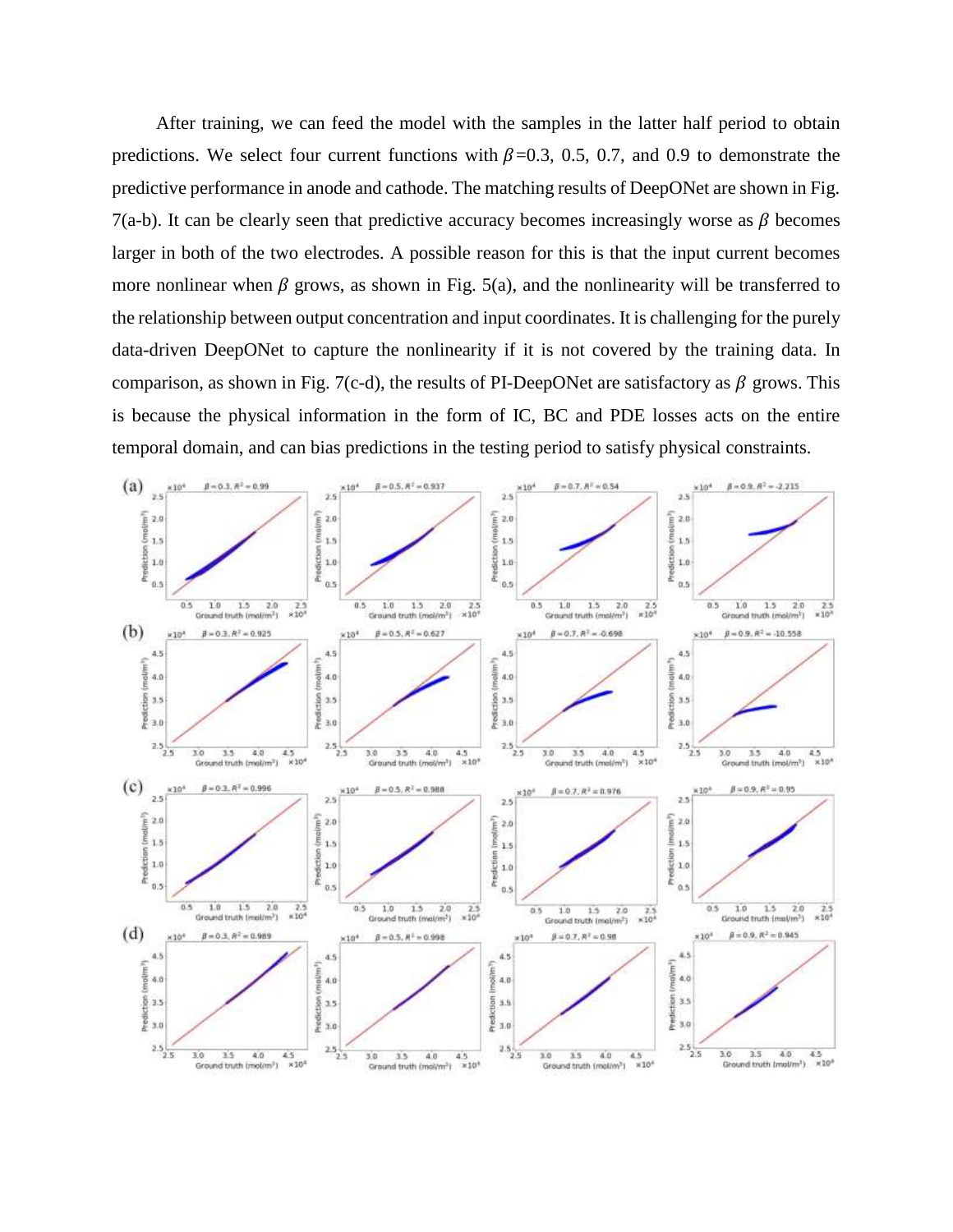**Fig. 7.** Predictions of Li-ion concentration versus their ground truth in the testing period using (ab) DeepONet and (c-d) PI-DeepONet. Subfigures (a) and (c) represent comparisons in anode, while (b) and (d) denote the results in cathode. Different subfigures in each column correspond to different  $\beta$  values.

In practice, Li-ion concentration in solid electrodes is hardly measurable, and it just serves as an intermediate value to obtain SOC and DOD, and finally obtain terminal voltage predictions according to equation (11). During this process, the relationship between open circuit voltage and SOC or DOD is determined through interpolation, and the concentration value needs to be scaled when calculating SOC or DOD using equation (12). In other words, the inaccuracy in concentration predictions may not pose significantly negative effects for the voltage. To evaluate such effects quantitively, we calculate terminal voltage through the eSP model based on the above concentration predictions at two electrodes. As shown in Fig. 8, in the training period (i.e.,  $t \leq$ 1800 s), the matching performance of terminal voltage of DeepONet is similar to that of PI-DeepONet. In the testing period (i.e.,  $t > 1800$  s), however, the predicted terminal voltages in DeepONet are increasingly far from the references as time and  $\beta$  increase. In comparison, the predictions of PI-DeepONet still agree well with the references in the testing period, with the largest absolute errors being less than 5 mV. Therefore, through the experiments in this section, it is confirmed that DeepONet is powerful in learning the operator mapping from current to Li-ion concentration, and PI-DeepONet can outperform DeepONet, especially in temporal extrapolation scenarios.

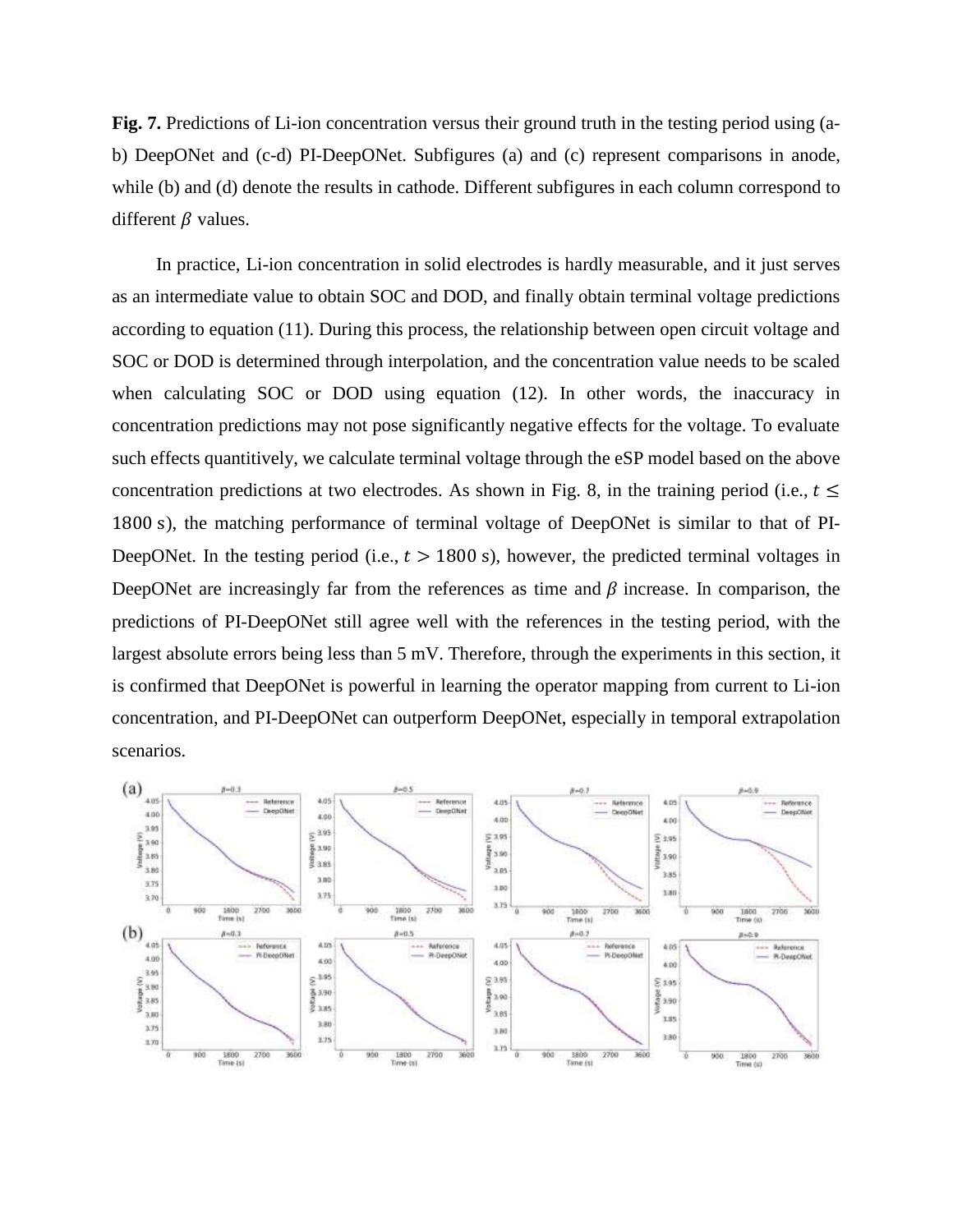**Fig. 8.** The matching of predicted terminal voltages and their references using (a) DeepONet and (b) PI-DeepONet. The settings of  $\beta$  for each column remain consistent with those in Fig. 7.

#### **3.2 Surrogate modeling with operator networks by incorporating solid diffusivity**

The battery system with specified current and material property as inputs and terminal voltage as output can be described by a composite of operators, which are suitable for surrogate modeling via operator networks, with an aim to improve computational efficiency in practical applications. Therefore, after validating the learning capability of DeepONet and PI-DeepONet in the last section, we proceed in this section to build a surrogate for complex systems by incorporating material property, i.e., diffusion coefficients of solid electrodes in this work, as model inputs. Since Li-ion concentration in electrodes is a key factor to determine SOC, which is needed in BMS, the composite operators are split into two consecutive parts for learning by taking Li-ion concentration as an intermediate quantity. The following two subsections are used to build operators for predicting Li-ion concentration and terminal voltage, respectively.

## **3.2.1 Predicting Li-ion concentration from current curve and solid diffusivity**

In this section, we construct an operator for mapping current and solid diffusion coefficient to Li-ion concentration at electrodes. To accomplish this, we set nine diffusion coefficients with uniform spacing, i.e., 2e-14, 3e-14, …, 10e-14, for both anode and cathode. For each diffusion coefficient, we conduct numerical experiments as was done in the last section, i.e., considering nine input current functions with respect to  $\beta=0.1, \ldots, 0.9$ , and collect the generated data for training. The data are still organized in triplet form as in previous experiments. In order to incorporate information from solid diffusivity, the scalar diffusion coefficients are formulated to a vector with equal values, so as to concatenate with the current function to jointly serve as inputs of the branch net, as shown in Fig. 9. Here, the length of the diffusion coefficient vector is set as 10, and the current function is still discretized at 101 points as previously, and thus the number of input neurons for the branch net should be set as 111. Since PI-DeepONet has been validated in predicting Li-ion concentration with good accuracy, we adopt it here to build a surrogate, and the surrogates for anode and cathode are constructed, respectively. Apart from the input layers of the branch net, the other network settings, e.g., the number of layers, neurons in each layer and activation functions, and training settings, e.g., optimizer, learning rate and training epochs, remain consistent with those used in the temporal extrapolation test.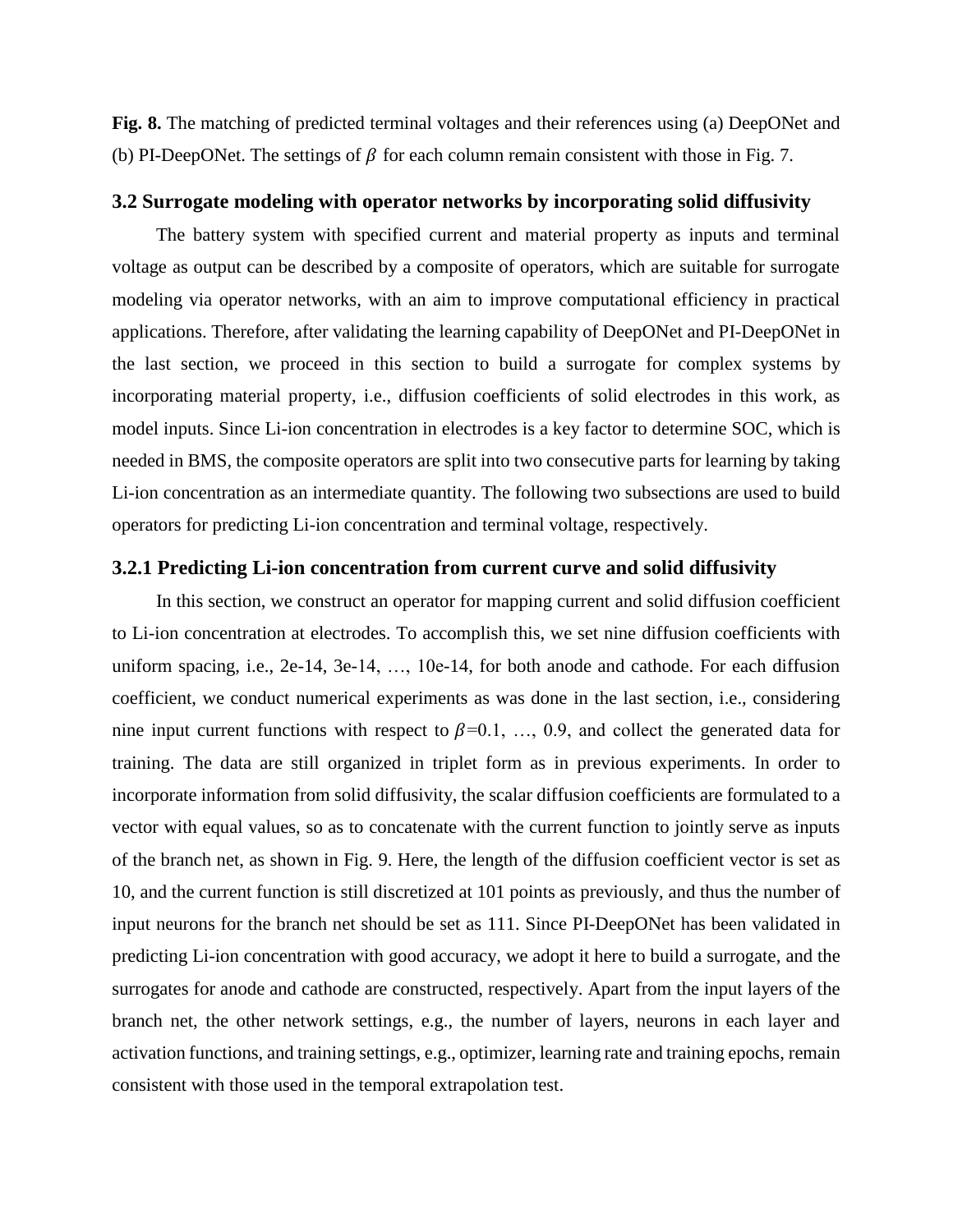

**Fig. 9.** The architecture of PI-DeepONet for predicting Li-ion concentration based on current function, which is concatenated with a vector of solid diffusion coefficients with  $n$  equivalent values.

In order to test the predictive accuracy of the trained surrogates, we consider two scenarios, with inputs not seen by the training dataset. In scenario 1, we set  $\beta$ =0.45 for current function,  $D_s^a$ =7.5e-4 for diffusion coefficient in anode, and  $D_s^c$ =6.5e-4 for diffusion coefficient in cathode; whereas, in scenario 2, the above parameters are determined as  $\beta$ =0.65,  $D_s^a$ =9.5e-4, and  $D_s^c$ =4.5e-4, respectively. These parameters are firstly fed to the eSP model to obtain the references for Liion concentration in solid phase. Then, the predictions at anode and cathode across the whole spatial and temporal domains can be acquired efficiently with the trained surrogates. The comparisons of predictions and references at two electrodes in two scenarios are given in Fig. 10, in which subfigures (a-b) correspond to the results of scenario 1 and subfigures (c-d) correspond to those of scenario 2. It can be seen from subfigures (a) and (c) that the predictions close to the end time in anode have relatively large deviations. While in cathode, the predictions near two boundaries may pose larger errors, as shown in subfigures (b) and (d). Even though the predictions near the spatial or temporal margins are relatively less accurate, the biggest relative errors in the two scenarios are only approximately 2%, which still indicates satisfactory fitting performance.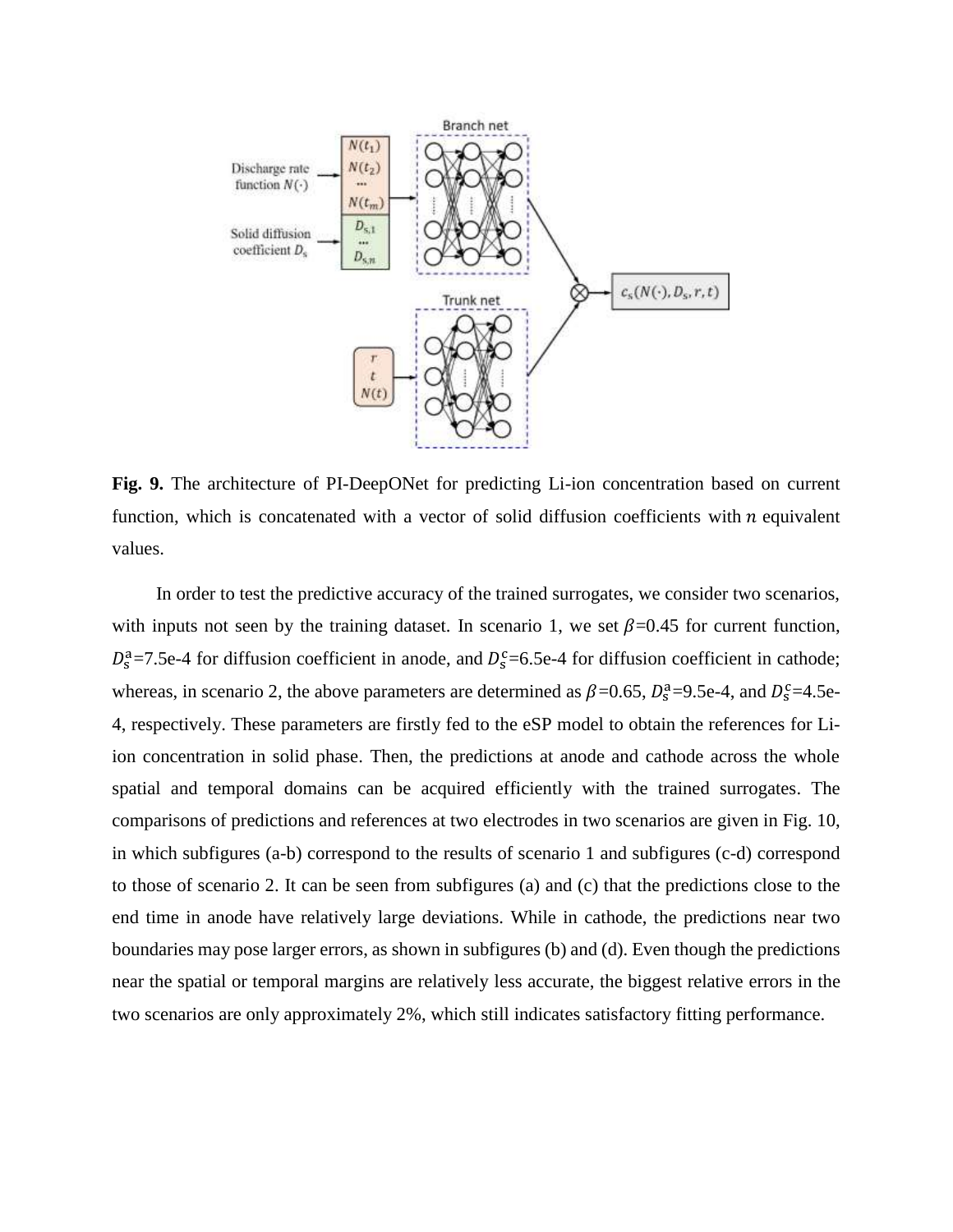

Fig. 10. 2D plot of referential and predicted Li-ion concentration, and their relative errors. Subfigures (a-b) correspond to the testing results of scenario 1, while (c-d) are for scenario 2. They differ in the input parameters, i.e.,  $\beta$  that determines the current curve, diffusion coefficient in anode  $D_s^a$ , and diffusion coefficient in cathode  $D_s^c$ . Subfigures (a) and (c) represent the results of anode, while (b) and (d) represent those of cathode.

# **3.2.2 Predicting terminal voltage from surface Li-ion concentration and solid diffusivity**

After obtaining the predictions of Li-ion concentration, we can proceed to calculate the terminal voltage, which can be measured in practice, and adopted to examine and refine the predictions. In this work, the terminal voltage is obtained through the eSP model with equation (11), in which the potential drop of electrolyte and overpotential at the surface of electrode particles are analytically calculated by equation (10) and (13), respectively. The predictions of open circuit voltage (OCV) are obtained through interpolation based on the OCV-SOC(DOD) curve, which highly depends on the material of electrodes, i.e.,  $LiCoO<sub>2</sub>$  for cathode and graphite for anode in this work. Even though the terminal voltage needs to be calculated by complex equations, it actually describes the potential drop at the two ends of solid electrodes, which are greatly affected by Li-ion concentration at the surface of electrodes. Consequently, the mapping from surface Liion concentration to voltage can be replaced with an operator network as an efficient surrogate.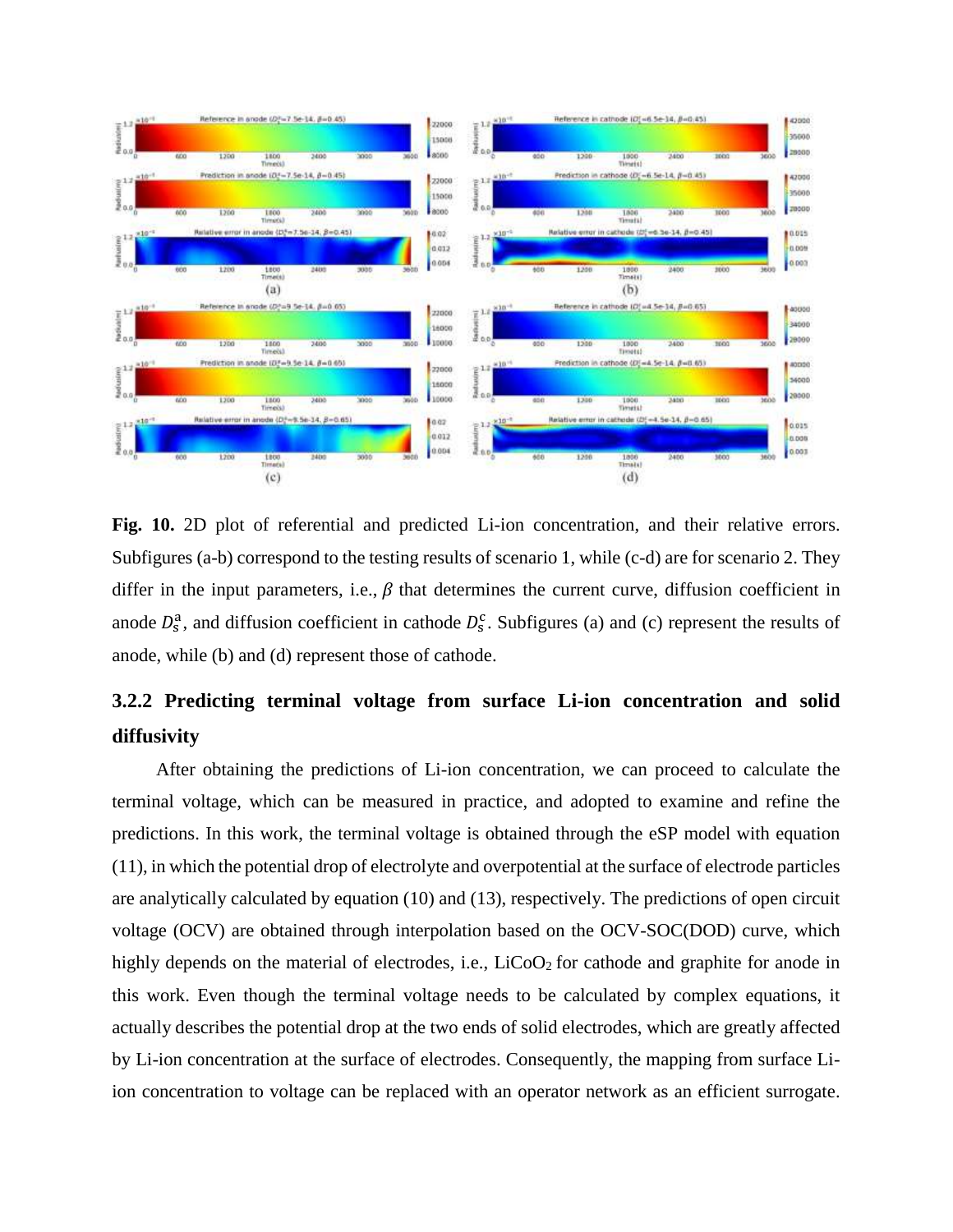Since the eSP model employs interpolation when calculating OCV, it cannot be encoded via automatic differentiation techniques, and consequently we adopt DeepONet in this section to build a surrogate.

The schematic of DeepONet for mapping from surface Li-ion concentration to terminal voltage is shown in Fig. 11. Similar to previously, we concatenate the vector filled with equal values of diffusion coefficients to the discretized function of surface concentration, jointly serving as the input of the branch net. The trunk net only needs temporal location and its corresponding discharge rate as inputs and does not require spatial coordinates, since the output terminal voltage denotes the potential drop at two ends. Based on the generated data from the numerical experiments in the last subsection, we extract surface Li-ion concentration at anode and cathode, and the corresponding terminal voltage as the basic training dataset. To incorporate information of surface concentration from two electrodes simultaneously, we make an average of them for branch inputs, i.e.,  $c_{\text{surf}} = (c_{\text{surf}}^a + c_{\text{surf}}^c)/2$ , and discretize it at 301 points at an interval of 12 s. Similarly, the vectors of diffusion coefficients of anode and cathode should concatenate with surface concentration, and the length of each vector is set as 10. Eventually, the input for the branch net is composed as  $[c_{\text{surf}}(t_1), \cdots, c_{\text{surf}}(t_{301}), D_{s,1}^a, \cdots, D_{s,10}^a, D_{s,1}^c, \cdots, D_{s,10}^c]$ , and consequently the dimensionality of the input layer for the branch net should be 321. The terminal voltage for training is selected with an equal interval of 8 s from the entire simulation period, and the paired data are organized in triplet form as previously. Both the branch and trunk nets have four hidden layers with each layer containing 300 neurons, and the rectified linear unit (ReLU) function is used as an activation function for the two networks. The Adam optimizer with a learning rate of 5e-4 is employed to train the networks. It takes approximately 30 min to train 2,000 epochs on one Tesla T4 card.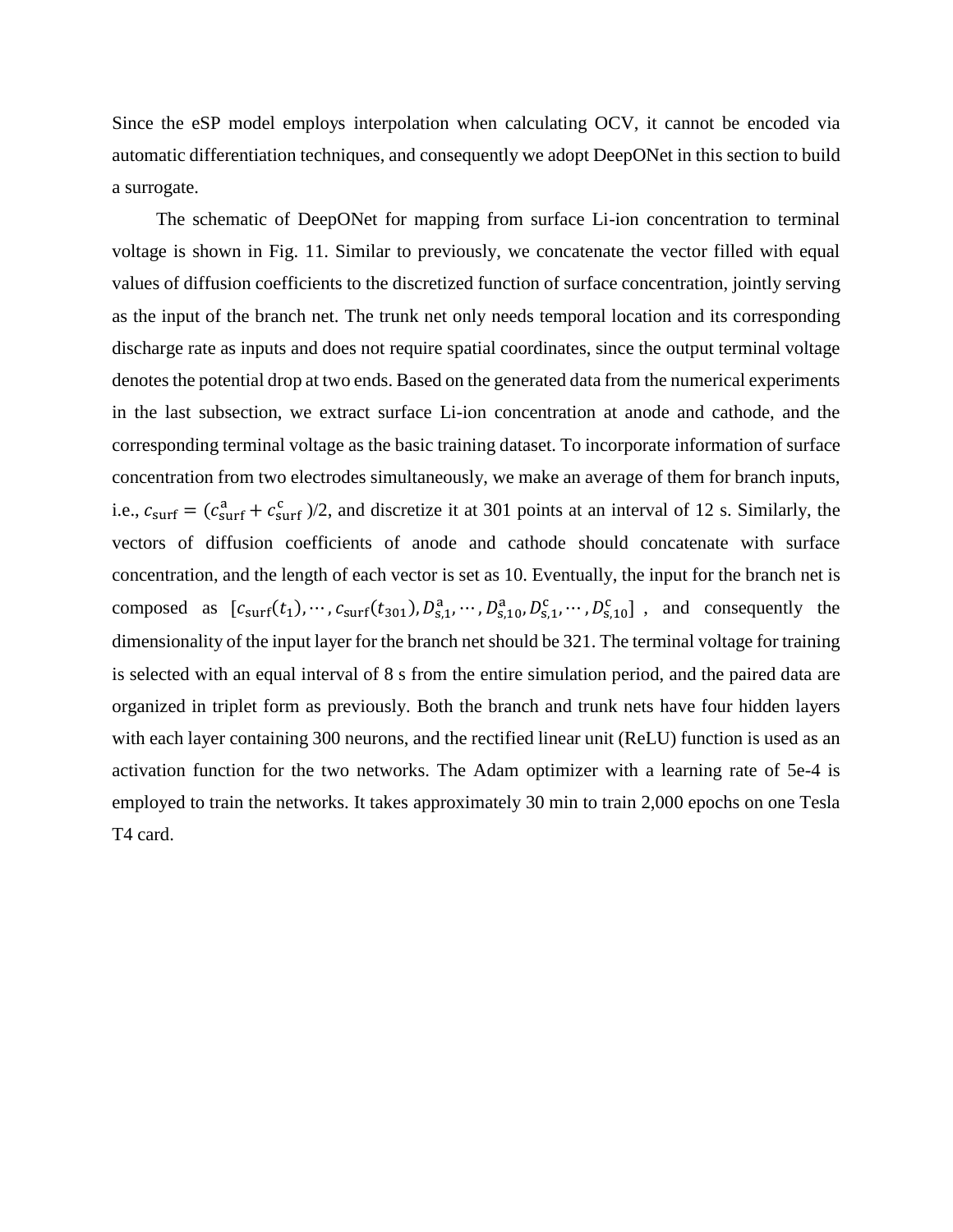

Fig. 11. DeepONet for learning the operator from Li-ion concentration at the surface of electrode particles to terminal voltage. The input surface concentration function is concatenated with two vectors filled with equal values of diffusion coefficients from anode and cathode, respectively.

Based on the trained DeepONet, terminal voltage can be predicted efficiently with new surface concentration and diffusion coefficients of two electrodes. The reference data from the two scenarios used in the last subsection are still used here. As shown in Fig. 12, the predicted voltage matches well with their reference values, with the maximum deviation for scenario 1 of approximately 7 mV and that for scenario 2 of approximately 9 mV. Even though we do not adopt PI-DeepONet here due to interpolated operations in underlying physics, we believe that as long as the Li-ion concentration is precisely predicted via PI-DeepONet in the last subsection, it is highly possible to obtain accurate predictions of terminal voltage, since surface concentration plays a key role in determining terminal voltage. Through the experiments, we can confirm that the complex mapping from current to terminal voltage considering the effects of solid diffusivity can be perfectly approximated by two consecutive surrogates built upon operator networks. Based on the composite surrogates, not only can forward mapping be efficiently realized, but inverse modeling can also be conducted, which will be discussed in the next section.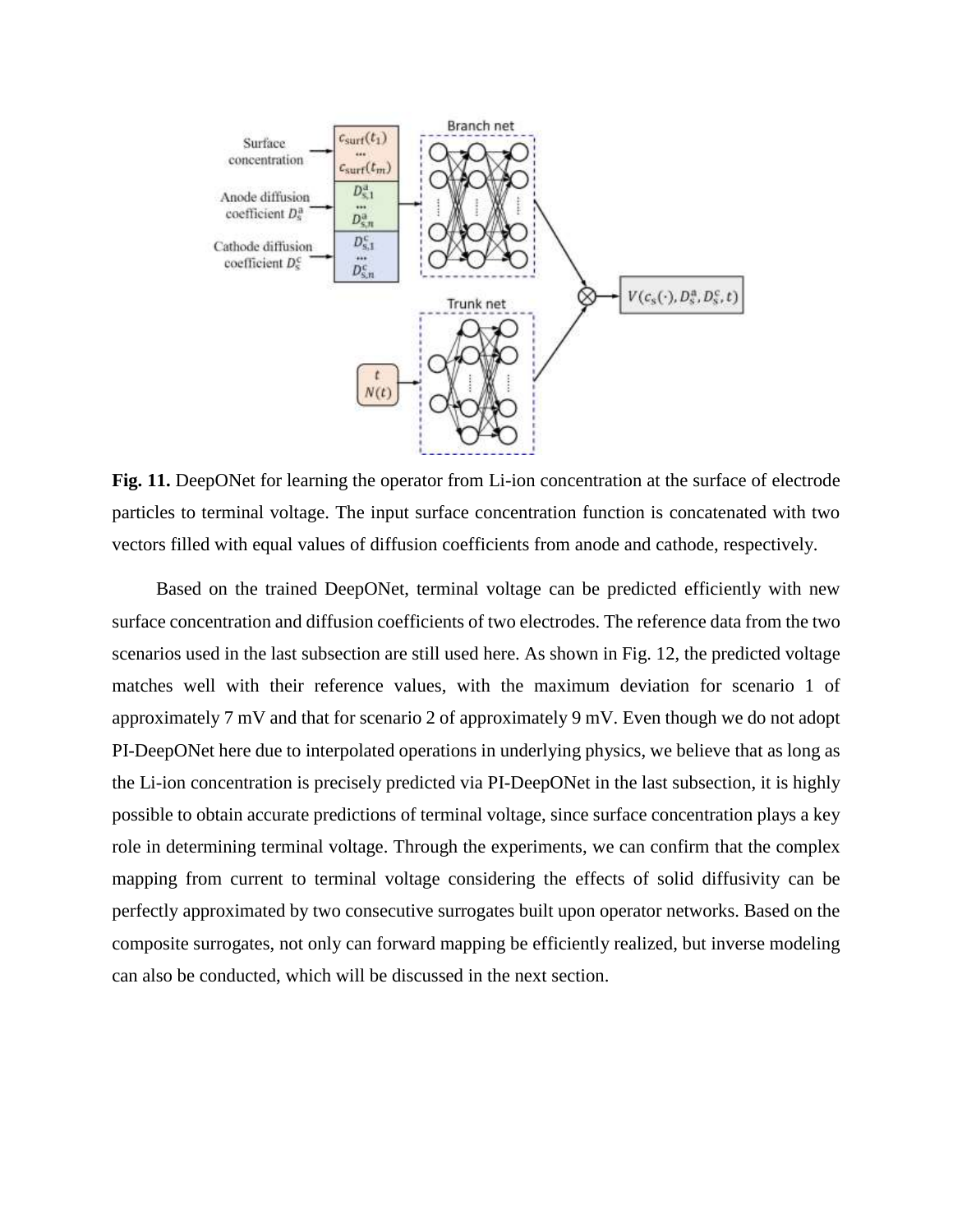

**Fig. 12.** The matching of predicted terminal voltages and their references, with (a) corresponding to scenario 1 and (b) corresponding to scenario 2.

#### **3.3 Parameter estimation based on composite surrogate model**

With the utilization and degradation of batteries, certain material parameters may evolve with time, and thus they need to be updated according to real-time measurements when adopting them for forward simulations. Since the original physics-based model cannot combine with data naturally, it is required to employ optimization methods (e.g., genetic algorithm [43]) or Bayesian methods (e.g., Kalman filter [44] and Markov Chain Monte Carlo [45]) for parameter estimation, leading to repeated forward simulations that are time-intensive. As a solution, constructing a surrogate for the physics-based model to accelerate parameter estimation, especially for on-board applications, such as BMS, is quite necessary. Apart from computational efficiency, the surrogate built with operator networks is differentiable anywhere, which endows it with the ability to embrace data directly and update input parameters via gradient-based optimization. Therefore, in this work, we build a totally differentiable surrogate system, as shown in Fig. 13, which is composed of two trained PI-DeepONets used for predicting Li-ion concentration based on current and diffusion coefficients at two electrodes, and one trained DeepONet used for predicting terminal voltage based on surface concentration predictions and diffusion coefficients. As long as the measurements of terminal voltage are obtained, the input parameters can be updated.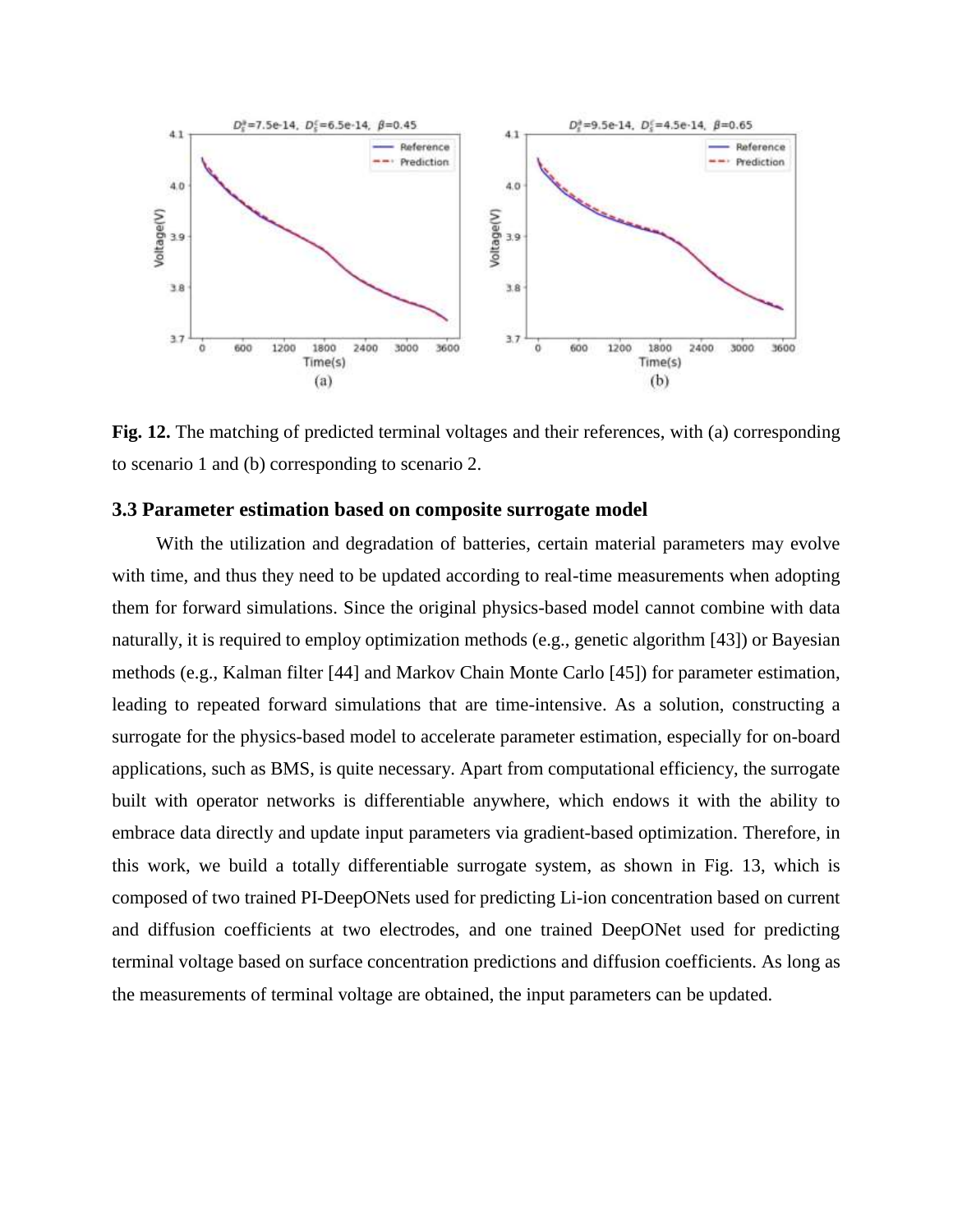

**Fig. 13.** Schematic of a composite surrogate, which is composed of two parallel PI-DeepONets and one subsequent DeepONet. The two PI-DeepONets are utilized to predict Li-ion concentration of anode and cathode, respectively, based on the shared current function and their corresponding solid diffusion coefficients. Upon obtaining the concentration in two electrodes, the third DeepONet can leverage their surface values to predict terminal voltage by incorporating the diffusion coefficients simultaneously.

In the experiment of this work, we only consider three changeable parameters, i.e., diffusion coefficient in anode  $D_s^a$ , diffusion coefficient in cathode  $D_s^c$ , and  $\beta$  that determines current function, in model inputs. Prior to conducting parameter estimation, we firstly test their sensitivity on terminal voltage. The ranges for the three parameters are set as  $D_s^a (D_s^c) \in [2e-14, 1e-13]$ and  $\beta \in (0,1)$ . We randomly select 30 samples for one parameter, while keeping the other two as median values of their ranges, and calculate the corresponding terminal voltages. As shown in Fig. 14, the variations in  $\beta$  impart the most remarkable effects on voltage (Fig. 14(c)), while those in  $D_s^a$  have relatively weaker influences (Fig. 14(a)). Meanwhile, almost no effects of  $D_s^c$  on voltage can be observed from Fig. 14(b), possibly attributable to a narrow parameter range. Therefore, in this case, only  $D_s^a$  and  $\beta$  are suggested to be inferred from measurements of terminal voltage.



**Fig. 14.** Sensitivity tests of (a) anode diffusion coefficient  $D_s^a$ , (b) cathode diffusion coefficient  $D_s^c$ , and (c)  $\beta$  value, on terminal voltage.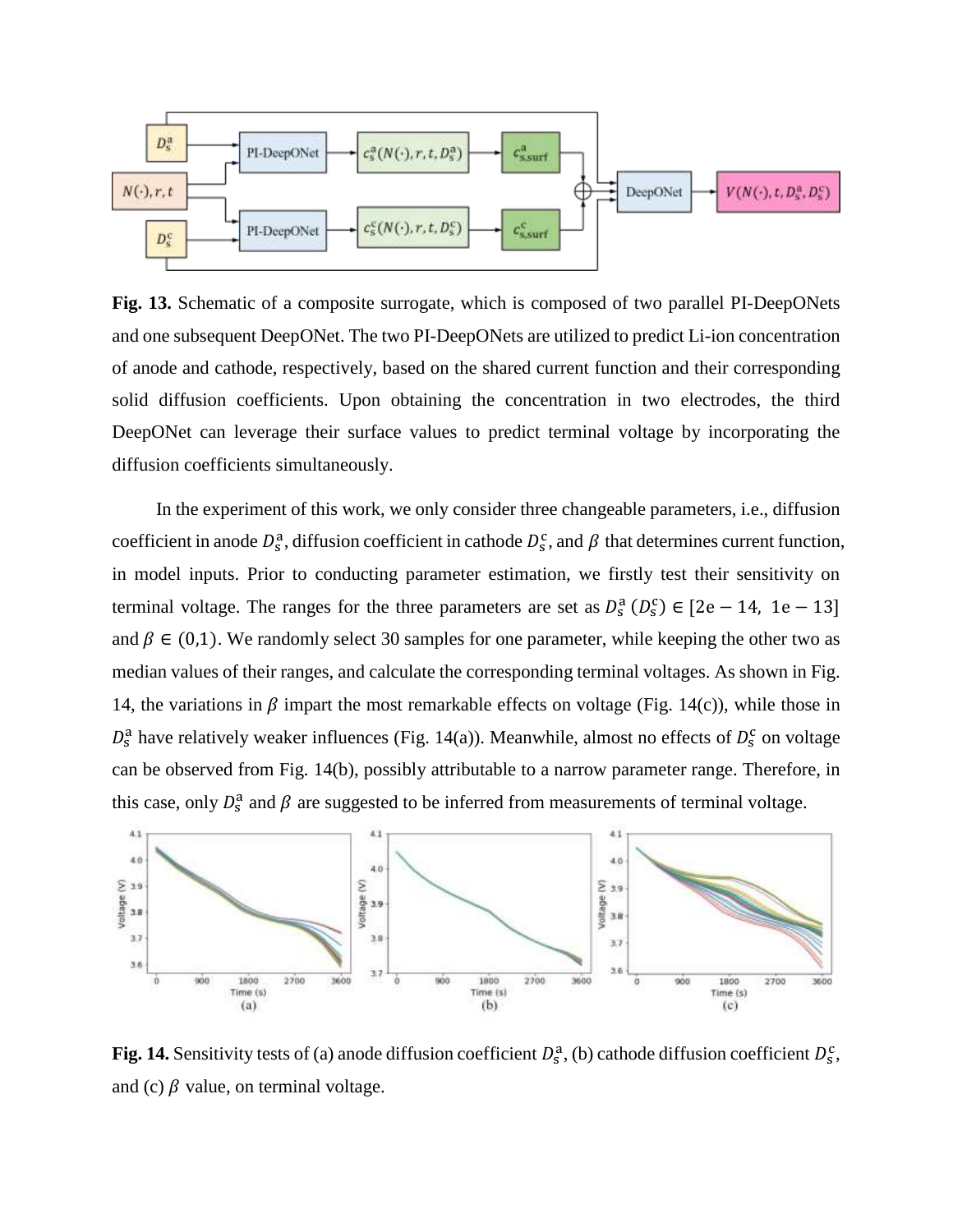The performance of parameter inference is tested with two scenarios, which differ in the standard deviation of measurement error, with 5 mV for scenario 1 and 10 mV for scenario 2. In practice, we assign the parameters to be inferred with true values, and use them to generate synthetic observations with measurement noise being injected. Based on the trained composite surrogate, the input parameters to be estimated, i.e.,  $D_s^a$  and  $\beta$ , are treated as variables and optimized using MSE loss through the Adam optimizer with a learning rate of 0.01. For each scenario, two parallel tests with different assumed true values are conducted, and each test, which takes approximately 42 s for 100 iterative operations, is repeated 30 times with different initializations to reduce randomness. The boxplots for 30 initial and finally estimated values in the two scenarios are given in Fig. 15, with blue triangles representing the assumptive true values. It can be seen from Fig. 15(a) that  $\beta$  can be accurately inferred from voltage measurements in the two scenarios. In comparison, as shown in Fig. 15(b),  $D_s^a$  is estimated with relatively larger uncertainties, since terminal voltage is less sensitive to  $D_s^a$  than  $\beta$ , and  $D_s^a$  bears larger risks from ill-posedness. However, it is fortunate that the true values of  $D_s^a$  can be covered narrowly by their estimated regions, and thus the estimation accuracy is still acceptable.

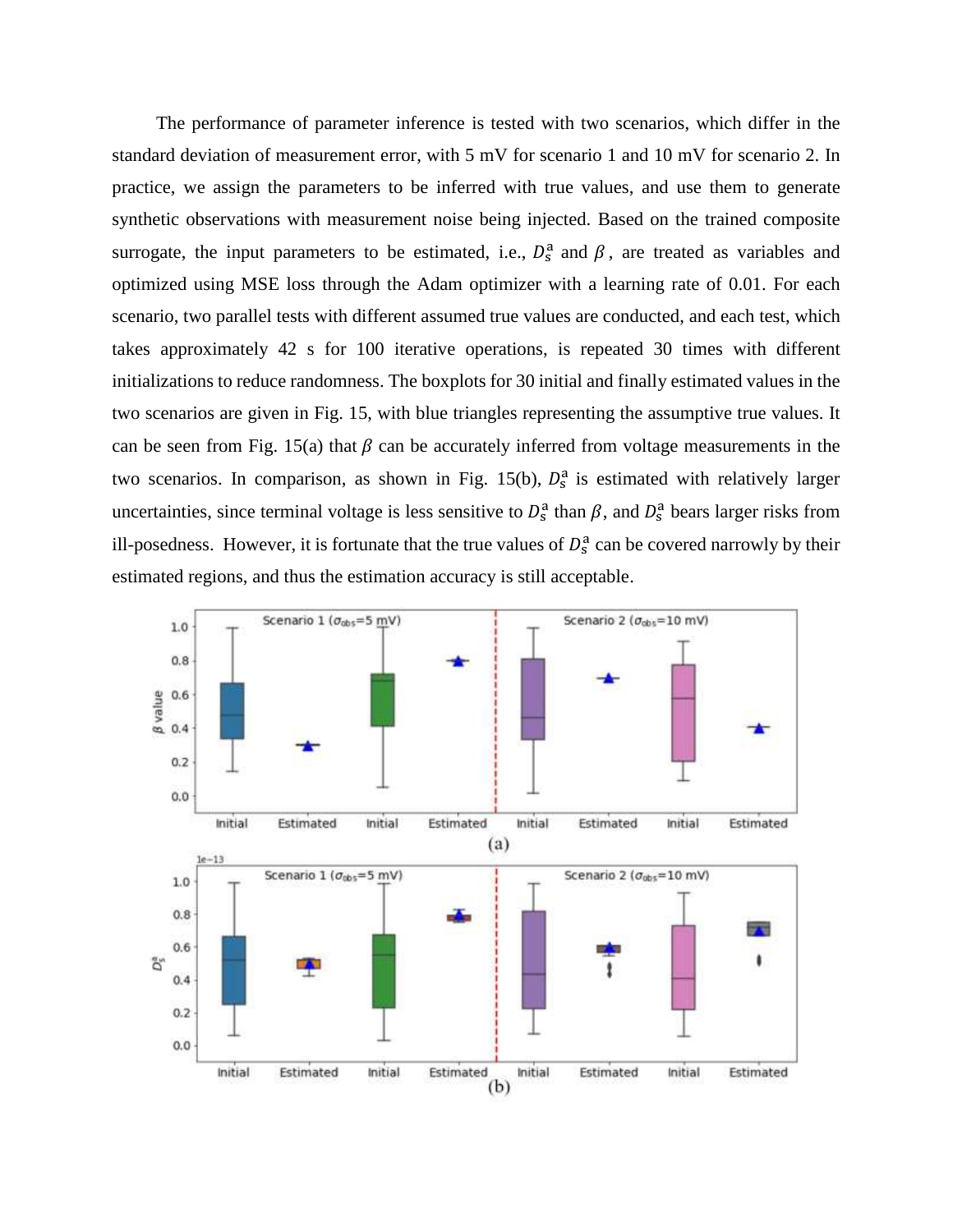Fig. 15. Estimation for (a)  $\beta$  value and (b) anode diffusion coefficient  $D_s^a$  in the two scenarios, which differ in the level of measurement noise. In each scenario, two parallel reference values are considered, which are denoted by blue triangles.

#### **4. Conclusion**

Motivated by the necessity of developing a battery model with both accuracy and efficiency, in this work, we firstly treated the functional mapping from current function to terminal voltage as a composite of operators, which can be approximated by data-driven methods while incorporating the underlying physics as constraints.

Specifically, we adopted a recently popular method, termed DeepONet, for operator learning. To validate its learning capability, we built an operator to map from current curve to Li-ion concentration at two electrodes, and found that the physics-informed DeepONet possessed great potential to outperform the purely data-driven DeepONet, especially in temporal extrapolation scenarios. Subsequently, we continued to construct a composite surrogate for mapping current to voltage with solid diffusivity being considered using three operator networks. Two parallel physics-informed DeepONets were firstly utilized to predict Li-ion concentrations at two electrodes based on current function and solid diffusion coefficients. Then, based on the predicted concentrations at the surface of electrode particles, a DeepONet was built to map it to terminal voltage with solid diffusivity also being considered. Therefore, the composite surrogate was built upon the trained models by taking Li-ion concentration as an intermediate quantity, which can be adopted for calculating SOC used in BMS. Based on the surrogate, which is differentiable anywhere, its natural capability for combining data was validated through an inverse test, i.e., using measurements of terminal voltage to estimate input parameters accurately and efficiently.

Even though the electrochemical performance, i.e., Li-ion concentration and terminal voltage, and input parameters, i.e., diffusion coefficient in anode and  $\beta$  that determines current, can be inferred with satisfactory accuracy and efficiency through operator networks, certain shortcomings should be addressed in future work. Firstly, based on the trial work in which only the discharge scenario was considered, we will conduct experiments in scenarios with both charge and discharge, which is closer to reality. In addition, the underlying physics utilized in this work are a relatively simplified model, i.e., the eSP model, which may lose reliability in high charge and discharge rates. In the future, the P2D model with the highest fidelity will be used for building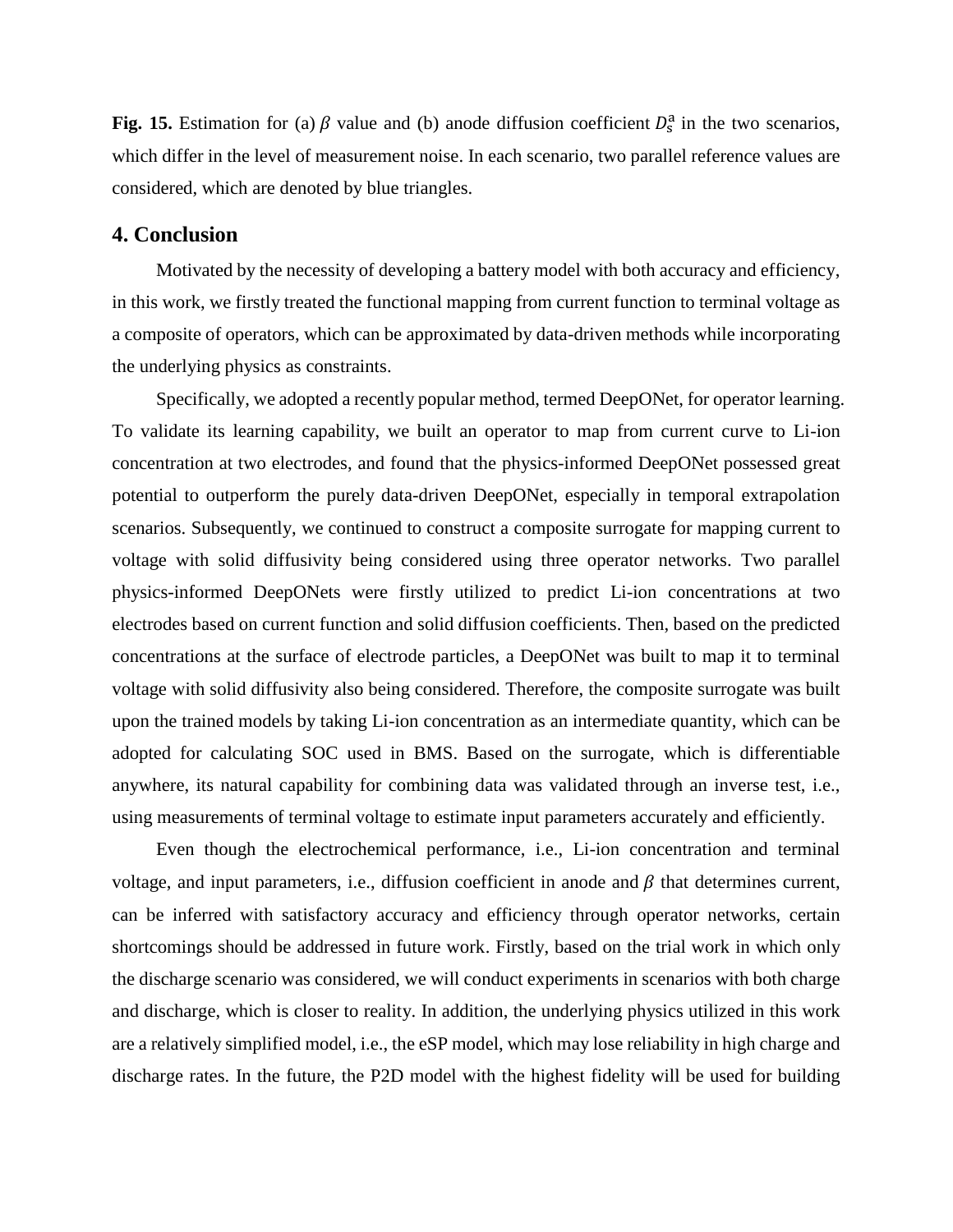operator networks, with an emphasis on imposing constraints from multiphysics, for which the pioneering works [46,47] can be referred.

## **Acknowledgments**

This work is partially funded by the Shenzhen Key Laboratory of Natural Gas Hydrates (Grant No. ZDSYS20200421111201738), the SUSTech - Qingdao New Energy Technology Research Institute, and the China Postdoctoral Science Foundation (Grant No. 2020M682830).

## **Appendix**

# **A. Coefficients in the polynomial expressions for Li-ion concentration in electrolyte phase**

The coefficients  $a_k$  and  $b_k$  used in polynomial expressions for approximating Li-ion concentration in the electrolyte phase are given by [38]:

$$
a_1 = -\frac{\varepsilon_n^{-bru} J}{2D_e L_n},\tag{A.1}
$$

$$
a_2 = J[\varepsilon_n^{1-bru}L_n^2 + 2\varepsilon_p^{1-bru}L_p^2 + 6\varepsilon_p \varepsilon_{\text{sep}}^{-bru}L_sL_p + 3\varepsilon_{\text{sep}}^{1-bru}L_{\text{sep}}^2 + 3\varepsilon_n^{-bru}L_n(\varepsilon_p L_p + \varepsilon_{\text{sep}}L_{\text{sep}})]/6D_e(\varepsilon_n L_n + \varepsilon_p L_p + \varepsilon_{\text{sep}}L_{\text{sep}})
$$
(A.2)

$$
a_3 = -\frac{\varepsilon_{\rm p}^{-bru} J}{2D_{\rm e} L_{\rm p}},\tag{A.3}
$$

$$
a_4 = -\int \left[\varepsilon_p^{1-bru} L_p^2 + 2\varepsilon_n^{1-bru} L_n^2 + 6\varepsilon_n \varepsilon_{\text{sep}}^{-bru} L_n L_p + 3\varepsilon_{\text{sep}}^{1-bru} L_{\text{sep}}^2 + 3\varepsilon_n^{-bru} L_p \left(\varepsilon_n L_n + \varepsilon_{\text{sep}} L_{\text{sep}}\right)\right] / 6D_e \left(\varepsilon_n L_n + \varepsilon_p L_p + \varepsilon_{\text{sep}} L_{\text{sep}}\right)
$$
\n
$$
b_1 = -6D_e \varepsilon_n^{bru-1} \varepsilon_p^{bru} \varepsilon_{\text{sep}}^{bru} \left(\varepsilon_n L_n + \varepsilon_p L_p + \varepsilon_{\text{sep}} L_{\text{sep}}\right) / L_n \left[2\varepsilon_n^{bru} \varepsilon_p \varepsilon_{\text{sep}}^{bru} L_p^2 + 2\varepsilon_p^{1-bru} L_p \left(\varepsilon_{\text{sep}}^{bru} L_n + 3\varepsilon_n^{bru} L_{\text{sep}}\right) + \varepsilon_p^{bru} \varepsilon_{\text{sep}} L_{\text{sep}} \left(2\varepsilon_{\text{sep}}^{bru} L_n + 3\varepsilon_n^{bru} L_{\text{sep}}\right) \right]
$$
\n
$$
b_2 = -6D_e \varepsilon_p^{bru-1} \varepsilon_n^{bru} \varepsilon_{\text{sep}}^{bru} \left(\varepsilon_n L_n + \varepsilon_p L_p + \varepsilon_{\text{sep}} L_{\text{sep}}\right) / L_p \left[2\varepsilon_n \varepsilon_p^{bru} \varepsilon_{\text{sep}}^{bru} L_n^2 + \varepsilon_{\text{sep}}^2 L_p^2\right]
$$
\n(A.5)

$$
B_2 = -6D_e \varepsilon_p^{UH} \varepsilon_{en}^{BH} \varepsilon_{sep}^{BH} (\varepsilon_n L_n + \varepsilon_p L_p + \varepsilon_{sep} L_{sep}) / L_p [2\varepsilon_n \varepsilon_p^{UH} \varepsilon_{sep}^{BH} L_n + 2\varepsilon_n^{1 + bru} L_n (\varepsilon_{sep}^{bru} L_p + 3\varepsilon_p^{bru} L_{sep})
$$
  
+  $\varepsilon_n^{bru} \varepsilon_{sep} L_{sep} (2\varepsilon_{sep}^{bru} L_p + 3\varepsilon_p^{bru} L_{sep}) ]$  (A.6)

where  $bru = 1.5$  is the Bruggeman coefficient;  $J = (1 - t_+) \frac{i_{app}}{E}$  $\frac{\text{opp}}{F}$ , in which  $t_+$  is the Li-ion transference number and set as 0.363, and F is the Faraday constant and set as 96485.33; and  $D_e$  =  $3 \times 10^{-10}$  is the diffusion coefficient in the electrolyte phase.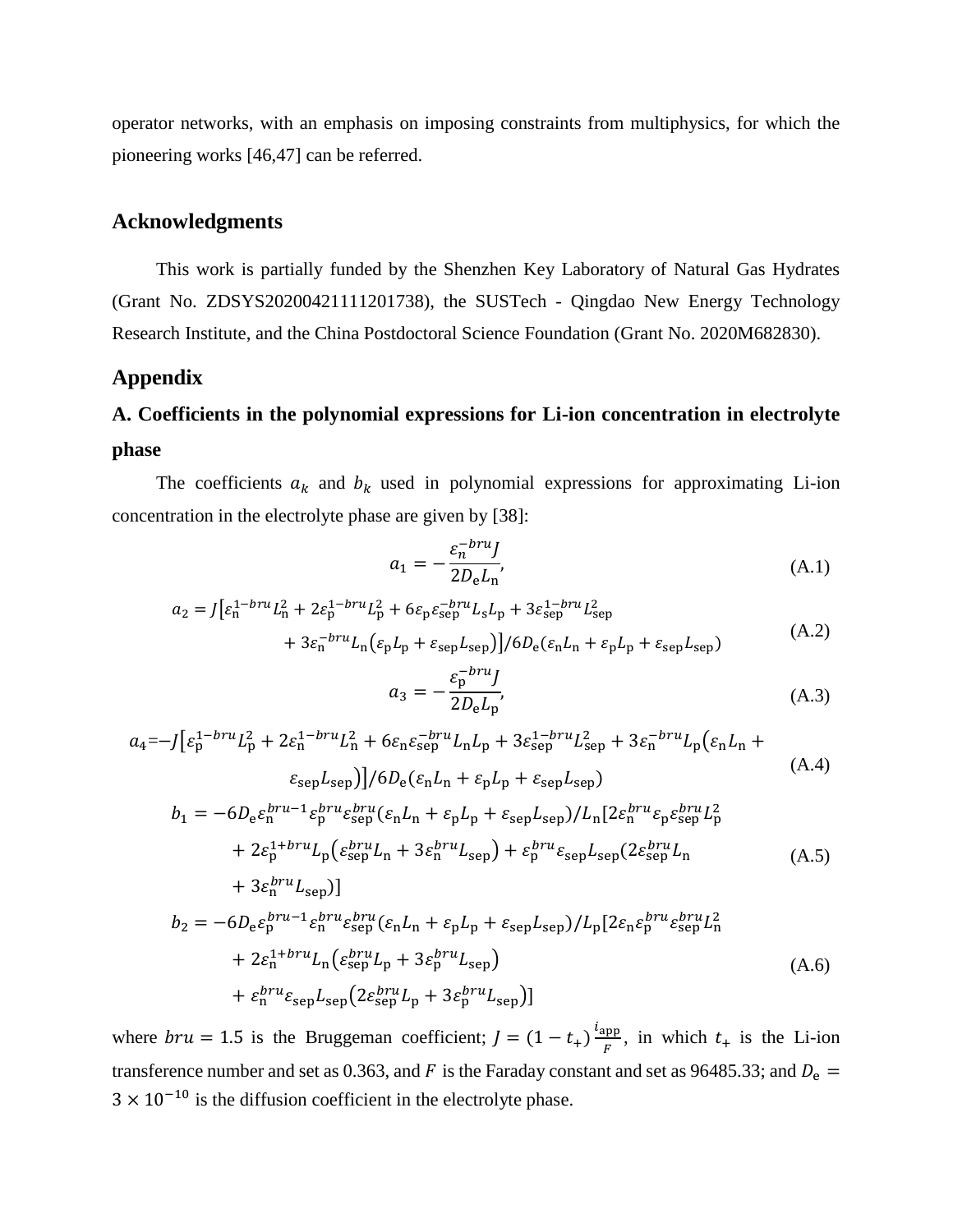## **References:**

- [1] L. Lu, X. Han, J. Li, J. Hua, M. Ouyang, A review on the key issues for lithium-ion battery management in electric vehicles, J. Power Sources, 226 (2013) 272-288.
- [2] H. Rahimi-Eichi, U. Ojha, F. Baronti, M. Chow, Battery management system: An overview of its application in the smart grid and electric vehicles, IEEE Ind. Electron. M., 7 (2013) 4-16.
- [3] J. Newman, W. Tiedemann, Porous electrode theory with battery applications, Aiche J., 21 (1975) 25-41.
- [4] W. Lai, F. Ciucci, Mathematical modeling of porous battery electrodes—Revisit of Newman's model, Electrochim Acta., 56 (2011) 4369-4377.
- [5] C.Y. Wang, W.B. Gu, B.Y. Liaw, Micro macroscopic coupled modeling of batteries and fuel cells: I. model development, J. Electrochem. Soc., 145 (1998) 3407.
- [6] M.Z. Bazant, Theory of chemical kinetics and charge transfer based on nonequilibrium thermodynamics, Accounts Chem. Res., 46 (2013) 1144-1160.
- [7] X. Hu, S. Li, H. Peng, A comparative study of equivalent circuit models for Li-ion batteries, J. Power Sources, 198 (2012) 359-367.
- [8] Z.C. Gao, C.S. Chin, W.D. Toh, J. Chiew, J. Jia, State-of-charge estimation and active cell pack balancing design of lithium battery power system for smart electric vehicle, J. Adv. Transport, 2017 (2017).
- [9] T. Kim, W. Qiao, A hybrid battery model capable of capturing dynamic circuit characteristics and nonlinear capacity effects, Ieee T. Energy Conver., 26 (2011) 1172-1180.
- [10] J.F. Manwell, J.G. McGowan, Lead acid battery storage model for hybrid energy systems, Sol Energy, 50 (1993) 399-405.
- [11] Z. Deng, X. Hu, X. Lin, Y. Che, L. Xu, W. Guo, Data-driven state of charge estimation for lithium-ion battery packs based on Gaussian process regression, Energy, 205 (2020) 118000.
- [12] L. Kang, X. Zhao, J. Ma, A new neural network model for the state-of-charge estimation in the battery degradation process, Appl. Energ., 121 (2014) 20-27.
- [13] T. Hansen, C. Wang, Support vector based battery state of charge estimator, J. Power Sources, 141 (2005) 351- 358.
- [14] C. Shen, A transdisciplinary review of deep learning research and its relevance for water resources scientists, Water Resour. Res., 54 (2018) 8558-8593.
- [15] M. Sit, B.Z. Demiray, Z. Xiang, G.J. Ewing, Y. Sermet, I. Demir, A comprehensive review of deep learning applications in hydrology and water resources, Water Sci. Technol., 82 (2020) 2635-2670.
- [16] S. Webb, Deep learning for biology, Nature, 554 (2018) 555-558.
- [17] T. Ching, D.S. Himmelstein, B.K. Beaulieu-Jones, A.A. Kalinin, B.T. Do, G.P. Way, E. Ferrero, P. Agapow, M. Zietz, M.M. Hoffman, Opportunities and obstacles for deep learning in biology and medicine, J. R. Soc. Interface, 15 (2018) 20170387.
- [18] A.G. Salman, B. Kanigoro, Y. Heryadi, Weather forecasting using deep learning techniques, international conference on advanced computer science and information systems, IEEE, 2015, pp.281-285.
- [19] K. Zhou, Y. Zheng, B. Li, W. Dong, X. Zhang, Forecasting different types of convective weather: A deep learning approach, J. Meteorol. Res.-Prc, 33 (2019) 797-809.
- [20] M. Raissi, P. Perdikaris, G.E. Karniadakis, Physics-informed neural networks: A deep learning framework for solving forward and inverse problems involving nonlinear partial differential equations, J. Comput. Phys., 378 (2019) 686-707.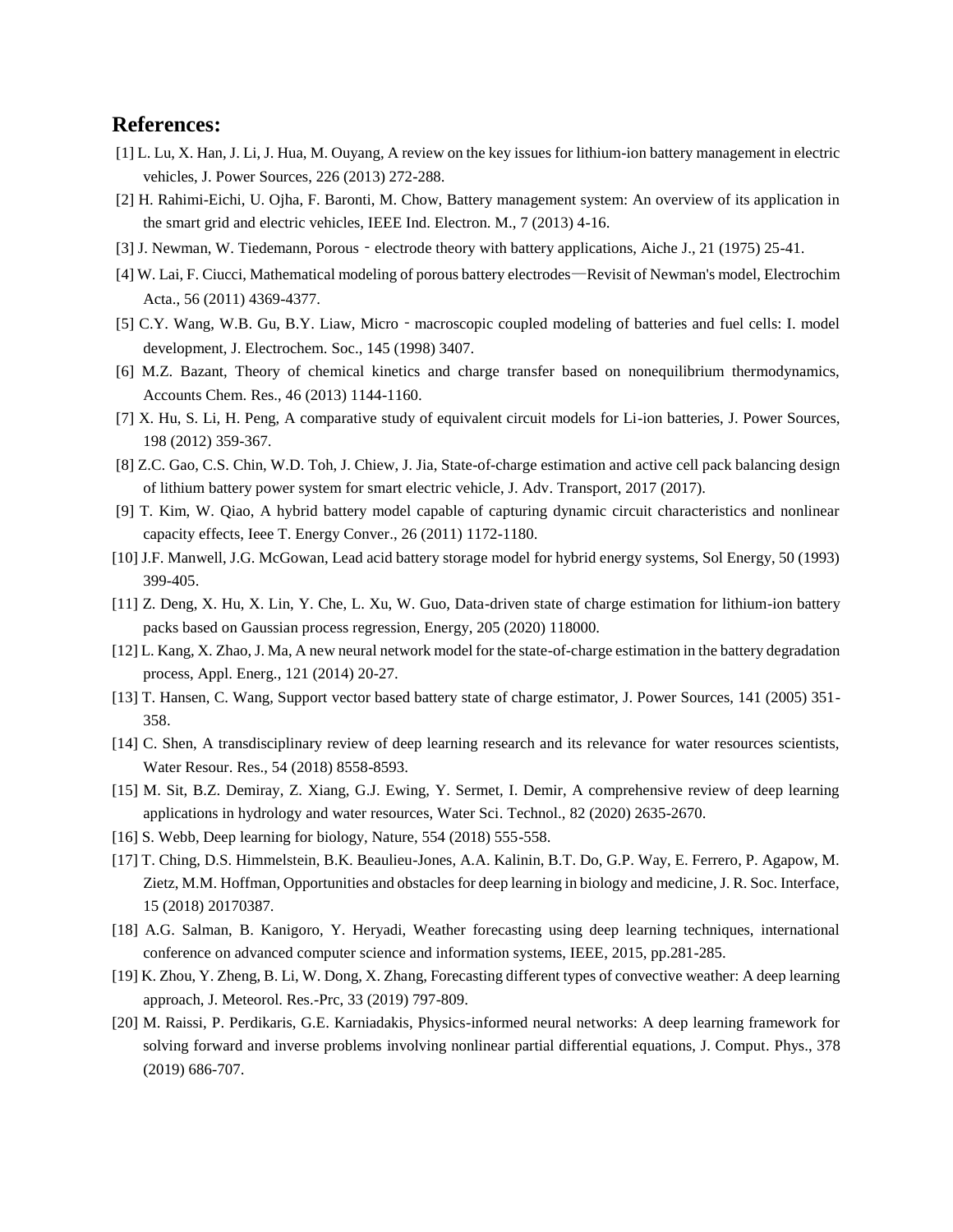- [21] X. Jin, S. Cai, H. Li, G.E. Karniadakis, NSFnets (Navier-Stokes flow nets): Physics-informed neural networks for the incompressible Navier-Stokes equations, J. Comput. Phys., 426 (2021) 109951.
- [22] D. Pfau, J.S. Spencer, A.G. Matthews, W.M.C. Foulkes, Ab initio solution of the many-electron Schrödinger equation with deep neural networks, Physical Review Research, 2 (2020) 33429.
- [23] K. Shukla, P.C. Di Leoni, J. Blackshire, D. Sparkman, G.E. Karniadakis, Physics-informed neural network for ultrasound nondestructive quantification of surface breaking cracks, J. Nondestruct. Eval., 39 (2020) 1-20.
- [24] N. Wang, D. Zhang, H. Chang, H. Li, Deep learning of subsurface flow via theory-guided neural network, J. Hydrol., 584 (2020) 124700.
- [25] D.P. Finegan, J. Zhu, X. Feng, M. Keyser, M. Ulmefors, W. Li, M.Z. Bazant, S.J. Cooper, The application of data-driven methods and physics-based learning for improving battery safety, Joule, 5 (2021) 316-329.
- [26] M. Aykol, C.B. Gopal, A. Anapolsky, P.K. Herring, B. van Vlijmen, M.D. Berliner, M.Z. Bazant, R.D. Braatz, W.C. Chueh, B.D. Storey, Perspective—combining physics and machine learning to predict battery lifetime, J. Electrochem. Soc., 168 (2021) 30525.
- [27] Q. He, P. Stinis, A.M. Tartakovsky, Physics-constrained deep neural network method for estimating parameters in a redox flow battery, J. Power Sources, 528 (2022) 231147.
- [28] W. Li, J. Zhang, F. Ringbeck, D. Jöst, L. Zhang, Z. Wei, D.U. Sauer, Physics-informed neural networks for electrode-level state estimation in lithium-ion batteries, J. Power Sources, 506 (2021) 230034.
- [29] K. Hornik, M. Stinchcombe, H. White, Multilayer feedforward networks are universal approximators, Neural Networks, 2 (1989) 359-366.
- [30] T. Chen, H. Chen, Approximations of continuous functionals by neural networks with application to dynamic systems, IEEE Transactions on Neural Networks, 4 (1993) 910-918.
- [31] T. Chen, H. Chen, Universal approximation to nonlinear operators by neural networks with arbitrary activation functions and its application to dynamical systems, IEEE Transactions on Neural Networks, 6 (1995) 911-917.
- [32] L. Lu, P. Jin, G. Pang, Z. Zhang, G.E. Karniadakis, Learning nonlinear operators via DeepONet based on the universal approximation theorem of operators, Nature Machine Intelligence, 3 (2021) 218-229.
- [33] S. Wang, H. Wang, P. Perdikaris, Learning the solution operator of parametric partial differential equations with physics-informed DeepONets, Sci. Adv., 7 (2021) i8605.
- [34] S. Santhanagopalan, Q. Guo, P. Ramadass, R.E. White, Review of models for predicting the cycling performance of lithium ion batteries, J. Power Sources, 156 (2006) 620-628.
- [35] S. Santhanagopalan, Q. Guo, R.E. White, Parameter estimation and model discrimination for a lithium-ion cell, J. Electrochem. Soc., 154 (2007) A198.
- [36] X. Zhang, W. Shyy, A.M. Sastry, Numerical simulation of intercalation-induced stress in Li-ion battery electrode particles, J. Electrochem. Soc., 154 (2007) A910.
- [37] S.K. Rahimian, S. Rayman, R.E. White, Extension of physics-based single particle model for higher charge– discharge rates, J. Power Sources, 224 (2013) 180-194.
- [38] J. Li, N. Lotfi, R.G. Landers, J. Park, A single particle model for lithium-ion batteries with electrolyte and stressenhanced diffusion physics, J. Electrochem. Soc., 164 (2017) A874.
- [39] L. Lu, X. Meng, S. Cai, Z. Mao, S. Goswami, Z. Zhang, G.E. Karniadakis, A comprehensive and fair comparison of two neural operators (with practical extensions) based on FAIR data, Comput. Method Appl. M., 393 (2022) 114778.
- [40] Z. Li, N. Kovachki, K. Azizzadenesheli, B. Liu, K. Bhattacharya, A. Stuart, A. Anandkumar, Fourier neural operator for parametric partial differential equations, arXiv preprint arXiv:2010.08895, (2020).
- [41] P. Ramachandran, B. Zoph, Q.V. Le, Searching for activation functions, arXiv preprint arXiv:1710.05941, (2017).